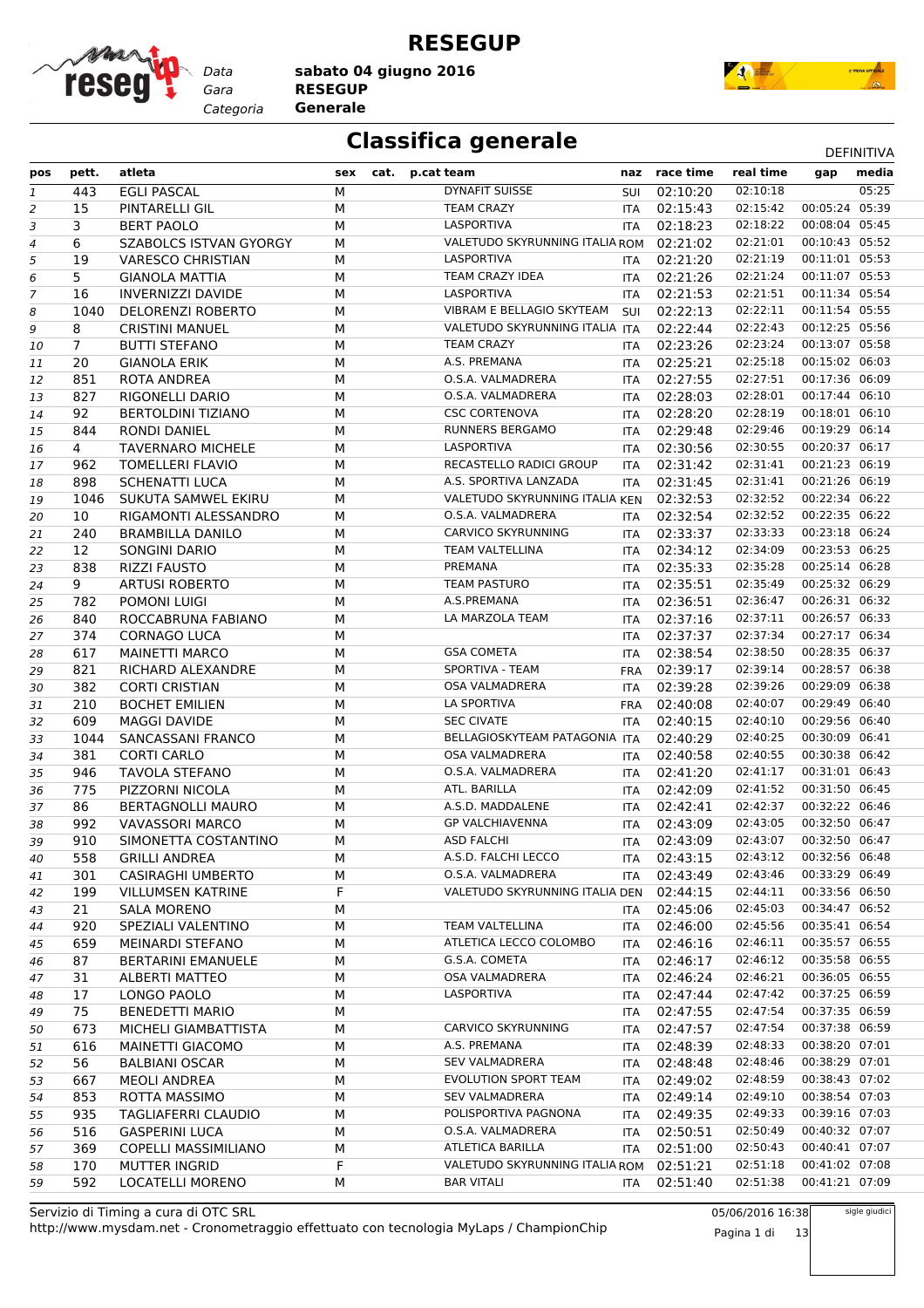| pos | pett. | atleta                      | sex | cat. | p.cat team                              |            | naz race time | real time | gap            | media |
|-----|-------|-----------------------------|-----|------|-----------------------------------------|------------|---------------|-----------|----------------|-------|
| 60  | 11    | RATTI CARLO                 | M   |      | ASD FALCHI LECCO                        | <b>ITA</b> | 02:52:14      | 02:52:12  | 00:41:55 07:10 |       |
| 61  | 108   | SORTINI ELISA               | F   |      | <b>TEAM CRAZY</b>                       | <b>ITA</b> | 02:52:22      | 02:52:18  | 00:42:03 07:10 |       |
| 62  | 595   | LOMBARDINI LUCA             | M   |      | OSA VALMADRERA                          | <b>ITA</b> | 02:52:39      | 02:52:36  | 00:42:19 07:11 |       |
| 63  | 999   | <b>VERGOTTINI GIOVANNI</b>  | M   |      | A.S.D 2SLOW                             | <b>ITA</b> | 02:53:11      | 02:53:05  | 00:42:51 07:12 |       |
| 64  | 822   | RIGAMONTI ALESSIO           | M   |      | O.S.A. VALMADRERA                       | <b>ITA</b> | 02:53:28      | 02:53:27  | 00:43:09 07:13 |       |
| 65  | 76    | <b>BENVENUTI FABIO</b>      | M   |      | VALETUDO SKYRUNNING ITALIA ITA          |            | 02:53:33      | 02:53:29  | 00:43:14 07:13 |       |
| 66  | 608   | <b>MAGGI ANDREA</b>         | M   |      | G.S.A. COMETA                           | ITA.       | 02:53:36      | 02:53:31  | 00:43:17 07:13 |       |
| 67  | 989   | VASSENA CRISTIANO           | M   |      | POOL 2001                               | ITA        | 02:53:41      | 02:53:36  | 00:43:22 07:14 |       |
| 68  | 990   | <b>VASSENA ENRICO</b>       | M   |      | OSA VALMADRERA                          | <b>ITA</b> | 02:53:41      | 02:53:36  | 00:43:22 07:14 |       |
| 69  | 482   | <b>FRANZONI DAVIDE</b>      | M   |      | <b>ASD CORRINTIME</b>                   | ITA        | 02:53:41      | 02:53:27  | 00:43:22 07:14 |       |
| 70  | 275   | <b>CANELLA MAURO</b>        | M   |      | LIBERO                                  | <b>ITA</b> | 02:53:56      | 02:53:50  | 00:43:37 07:14 |       |
| 71  | 560   | <b>GROSSI PAOLO</b>         | M   |      | VALETUDO SKYRUNNING ITALIA ITA          |            | 02:53:58      | 02:53:53  | 00:43:39 07:14 |       |
| 72  | 243   | <b>BREDA ALESSIO</b>        | M   |      | ATLETIC MARATHON ALMENNO                | <b>ITA</b> | 02:54:03      | 02:53:59  | 00:43:44 07:15 |       |
| 73  | 579   | LAMONATO SIMONE             | M   |      | PT SKYRUNNING                           | ITA.       | 02:54:04      | 02:54:00  | 00:43:45 07:15 |       |
| 74  | 781   | POMI CESARE                 | M   |      | <b>TEAM PASTURO</b>                     | <b>ITA</b> | 02:54:09      | 02:54:05  | 00:43:50 07:15 |       |
| 75  | 464   | <b>FINARDI CRISTIAN</b>     | M   |      |                                         | <b>ITA</b> | 02:54:09      | 02:54:08  | 00:43:50 07:15 |       |
| 76  | 829   | RIPAMONTI TIZIANO           | M   |      | <b>TEAM PASTURO</b>                     | <b>ITA</b> | 02:54:09      | 02:54:06  | 00:43:50 07:15 |       |
| 77  | 174   | PEDRONI CECILIA             | F   |      | TRAILRUNNERS FINALE LIGURE              | <b>ITA</b> | 02:54:50      | 02:54:45  | 00:44:31 07:17 |       |
| 78  | 687   | <b>MONTI FLORIANO</b>       | M   |      | VALETUDO SKYRUNNING ITALIA ITA          |            | 02:55:12      | 02:55:07  | 00:44:53 07:17 |       |
| 79  | 959   | <b>TOCCHETTI LUCA</b>       | M   |      | <b>SEC</b>                              | <b>ITA</b> | 02:55:21      | 02:55:15  | 00:45:02 07:18 |       |
| 80  | 810   | <b>RATTI FABIO</b>          | M   |      |                                         | <b>ITA</b> | 02:55:49      | 02:55:35  | 00:45:30 07:19 |       |
| 81  | 458   | <b>FERRI UMBERTO</b>        | M   |      |                                         | ITA        | 02:55:51      | 02:55:41  | 00:45:32 07:19 |       |
| 82  | 538   | <b>GIANOLA GIOVANNI</b>     | M   |      | PREMANA                                 | <b>ITA</b> | 02:56:00      | 02:55:53  | 00:45:41 07:19 |       |
| 83  | 753   | PENNATI MARCO               | M   |      | O.S.A. VALMADRERA                       | <b>ITA</b> | 02:56:01      | 02:55:57  | 00:45:41 07:20 |       |
|     | 214   | <b>BOLIS DEMIS</b>          | М   |      | <b>CALANCA LIERNA</b>                   |            | 02:56:07      | 02:56:02  | 00:45:48 07:20 |       |
| 84  | 891   | <b>SCACCABAROZZI</b>        | М   |      | O.S.A. VALMADRERA                       | ITA        | 02:56:13      | 02:55:58  | 00:45:54 07:20 |       |
| 85  |       | MASSIMILIANO                |     |      |                                         | <b>ITA</b> |               |           |                |       |
| 86  | 225   | <b>BONERA MATTIA</b>        | M   |      | O.S.A. VALMADRERA                       | <b>ITA</b> | 02:56:13      | 02:56:04  | 00:45:54 07:20 |       |
| 87  | 512   | <b>GANDOLFI ANDREA</b>      | M   |      | POLISPORTIVA ROVINATA                   | <b>ITA</b> | 02:56:34      | 02:56:28  | 00:46:15 07:21 |       |
| 88  | 366   | <b>COMPAROLI STEFANO</b>    | M   |      | AS PREMANA                              | <b>ITA</b> | 02:57:03      | 02:57:00  | 00:46:44 07:22 |       |
| 89  | 1027  | ZACCHEO ANDREA              | M   |      | <b>GSA VALSESIA</b>                     | <b>ITA</b> | 02:57:27      | 02:57:24  | 00:47:07 07:23 |       |
| 90  | 34    | <b>ALOISIO MARCO</b>        | M   |      | G.S.OGGIONO                             | <b>ITA</b> | 02:57:36      | 02:57:30  | 00:47:16 07:23 |       |
| 91  | 236   | <b>BOTTAMEDI FEDERICO</b>   | M   |      |                                         | <b>ITA</b> | 02:57:48      | 02:57:42  | 00:47:29 07:24 |       |
| 92  | 716   | <b>ORSI MICHELE</b>         | M   |      |                                         | <b>ITA</b> | 02:58:15      | 02:58:06  | 00:47:56 07:25 |       |
| 93  | 91    | <b>BERTOLDINI TADDEO</b>    | M   |      | A.S.D. FALCHI LECCO                     | <b>ITA</b> | 02:58:41      | 02:58:38  | 00:48:22 07:26 |       |
| 94  | 806   | <b>RAMPONI TIZIANO</b>      | M   |      | PT SKYRUNNING                           | <b>ITA</b> | 02:58:44      | 02:58:40  | 00:48:25 07:26 |       |
| 95  | 683   | <b>MONCECCHI DANIELE</b>    | М   |      |                                         | ITA        | 02:58:45      | 02:58:37  | 00:48:26 07:26 |       |
| 96  | 109   | <b>ROSSI RAFFAELA</b>       | F   |      | <b>TEAM CRAZY</b>                       | <b>ITA</b> | 02:58:55      | 02:58:51  | 00:48:36 07:27 |       |
| 97  | 391   | <b>CORTI MAURIZIO</b>       | M   |      | S.E.V. VALMADRERA                       | <b>ITA</b> | 02:58:59      | 02:58:53  | 00:48:40 07:27 |       |
| 98  | 442   | <b>DRIZA DRITAN</b>         | М   |      |                                         | <b>ITA</b> | 02:59:07      | 02:58:53  | 00:48:48 07:27 |       |
| 99  | 279   | CANZIANI DANIELE            | M   |      | TEAM OTC COMO                           |            | ITA 02:59:08  | 02:59:02  | 00:48:49 07:27 |       |
| 100 | 602   | <b>LUZZI FABIAN</b>         | М   |      | <b>GP TALAMONA</b>                      | ITA        | 02:59:47      | 02:59:42  | 00:49:28 07:29 |       |
| 101 | 105   | <b>GIANOLA CHIARA</b>       | F   |      | TEAM LA SPORTIVA                        |            | ITA 03:00:13  | 03:00:08  | 00:49:54 07:30 |       |
| 102 | 273   | <b>CANALE GIUSEPPE</b>      | M   |      |                                         |            | ITA 03:00:13  | 03:00:09  | 00:49:54 07:30 |       |
| 103 | 48    | <b>ARRIGONI MATTEO</b>      | М   |      | <b>ALTITUDE RACE</b>                    | ITA        | 03:00:36      | 03:00:30  | 00:50:17 07:31 |       |
| 104 | 445   | <b>ESPOSITO TIZIANO</b>     | М   |      | <b>EVOLUTION SPORT TEAM</b>             | ITA        | 03:00:53      | 03:00:51  | 00:50:33 07:32 |       |
| 105 | 1002  | <b>VIAN ANDREA</b>          | М   |      |                                         |            | ITA 03:01:31  | 03:01:28  | 00:51:12 07:33 |       |
| 106 | 217   | <b>BOLIS DIEGO</b>          | M   |      | <b>EVOLUTION SPORT TEAM</b>             | ITA        | 03:01:51      | 03:01:48  | 00:51:32 07:34 |       |
| 107 | 680   | MOLINARI MATTEO             | М   |      | <b>BELLAGIO SKYTEAM</b>                 |            | ITA 03:01:57  | 03:01:52  | 00:51:38 07:34 |       |
| 108 | 111   | PIEJAK WIKTORIA             | F   |      | VALETUDO SKYRUNNING ITALIA POL 03:02:05 |            |               | 03:01:56  | 00:51:46 07:35 |       |
| 109 | 950   | <b>TENDERINI LUCA</b>       | М   |      | A.S.PREMANA                             | ITA        | 03:02:06      | 03:02:00  | 00:51:47 07:35 |       |
| 110 | 67    | <b>BARUFFALDI FRANCESCO</b> | М   |      | <b>LIBERO</b>                           |            | ITA 03:02:20  | 03:02:16  | 00:52:00 07:35 |       |
| 111 | 625   | <b>MANES ANDREA</b>         | М   |      | ASD SPORTIVA LANZADA                    |            | ITA 03:02:20  | 03:02:12  | 00:52:01 07:35 |       |
| 112 | 333   | <b>CIRESA RICCARDO</b>      | М   |      | <b>LIBERO</b>                           |            | ITA 03:02:25  | 03:02:16  | 00:52:06 07:36 |       |
| 113 | 346   | <b>COLOMBO ALBERTO</b>      | М   |      |                                         |            | ITA 03:02:32  | 03:02:21  | 00:52:13 07:36 |       |
| 114 | 643   | <b>MASCIADRI ROBERTO</b>    | М   |      | OSA VALMADRERA                          |            | ITA 03:02:42  | 03:02:39  | 00:52:23 07:36 |       |
| 115 | 862   | <b>RUSCONI FABIO</b>        | М   |      | TEAM PASTURO ASD                        | ITA        | 03:02:51      | 03:02:47  | 00:52:32 07:37 |       |
| 116 | 299   | CASELLA CIPOLLITTA MARIO    | М   |      | <b>GP RAPTORUNNERS</b>                  |            | ITA 03:03:24  | 03:03:22  | 00:53:05 07:38 |       |
| 117 | 428   | <b>DEON MATTEO</b>          | М   |      | <b>INSUBRIA SKY TEAM</b>                |            | ITA 03:03:42  | 03:03:33  | 00:53:23 07:39 |       |
| 118 | 73    | <b>BELLATI MARCO</b>        | М   |      |                                         |            | ITA 03:03:42  | 03:03:38  | 00:53:23 07:39 |       |
| 119 | 968   | <b>UGOLINI FILIPPO</b>      | М   |      | ASD FALCHI LECCO                        |            | ITA 03:03:47  | 03:03:41  | 00:53:28 07:39 |       |
| 120 | 899   | SCIAMANNA SILVESTRO         | М   |      | COMPA DELL' ANELLONE                    |            | ITA 03:04:18  | 03:04:16  | 00:53:59 07:40 |       |
| 121 | 106   | <b>RUSCONI FRANCESCA</b>    | F   |      | <b>GSA COMETA</b>                       | ITA        | 03:04:19      | 03:04:14  | 00:53:59 07:40 |       |
| 122 | 867   | <b>RUSCONI MARCO</b>        | М   |      | O.S.A. VALMADRERA                       | ITA        | 03:04:27      | 03:04:14  | 00:54:07 07:41 |       |
| 123 | 274   | <b>CANALI GIUSEPPE</b>      | М   |      | SEV VALMADRERA                          | ITA        | 03:04:33      | 03:04:24  | 00:54:14 07:41 |       |
|     |       |                             |     |      |                                         |            |               |           |                |       |

http://www.mysdam.net - Cronometraggio effettuato con tecnologia MyLaps / ChampionChip Servizio di Timing a cura di OTC SRL

05/06/2016 16:38

Pagina 2 di 13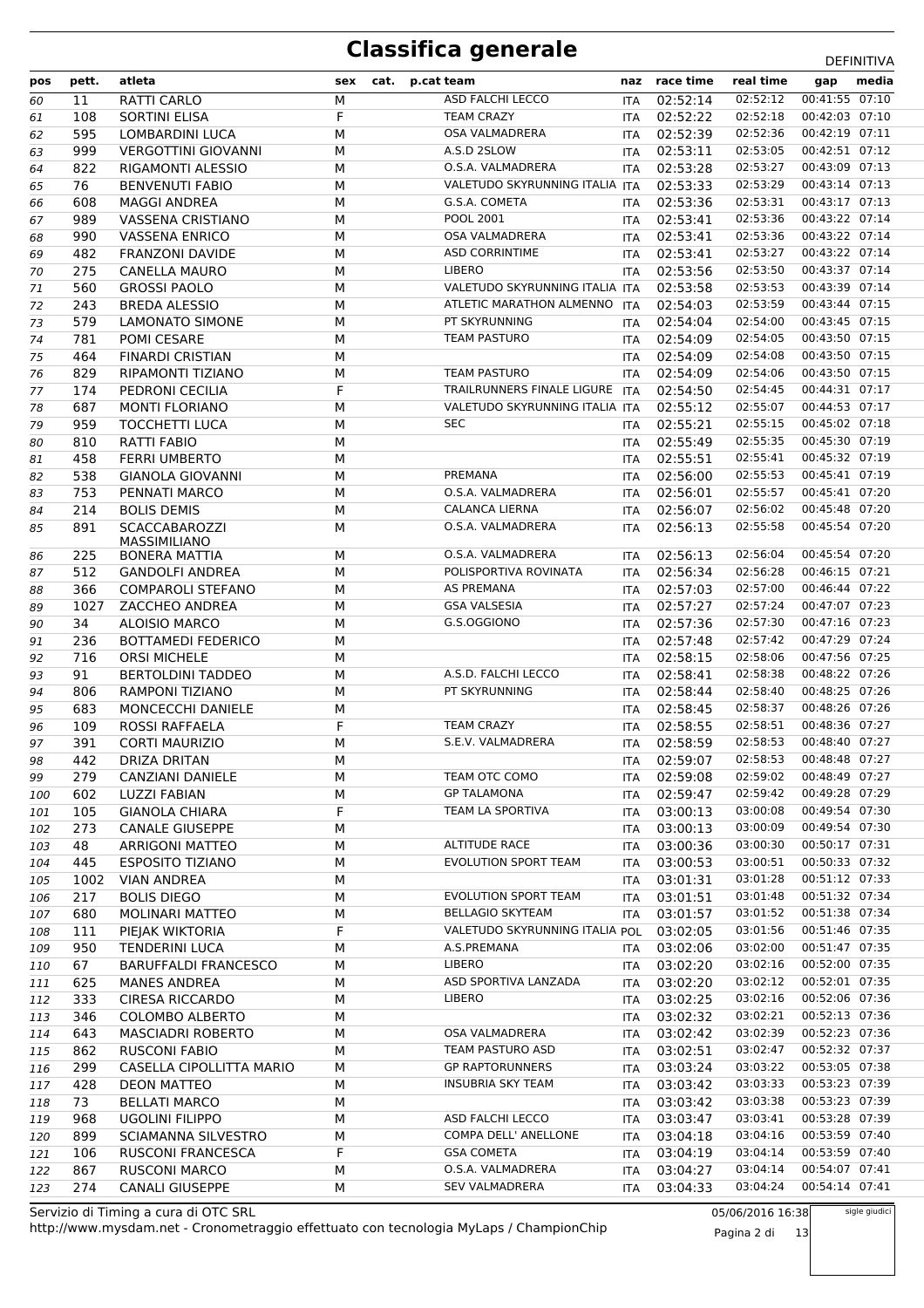| pos        | pett.       | atleta                                       | sex    | cat. | p.cat team                  |            | naz race time                        | real time            | gap                              | media |
|------------|-------------|----------------------------------------------|--------|------|-----------------------------|------------|--------------------------------------|----------------------|----------------------------------|-------|
| 124        | 471         | <b>FLAUTO VINCENZO</b>                       | M      |      | G.S. AVIS OGGIONO           | <b>ITA</b> | 03:04:51                             | 03:04:46             | 00:54:32 07:42                   |       |
| 125        | 826         | RIGONELLI DANIELE                            | M      |      | OSA VALMADRERA              | <b>ITA</b> | 03:04:58                             | 03:04:56             | 00:54:39 07:42                   |       |
| 126        | 298         | <b>CASARI ROBERTO</b>                        | M      |      | <b>LIBERO</b>               | ITA        | 03:04:58                             | 03:04:56             | 00:54:39 07:42                   |       |
| 127        | 421         | DELL'ORO ANDREA                              | М      |      |                             | ITA        | 03:05:17                             | 03:05:12             | 00:54:58 07:43                   |       |
| 128        | 670         | <b>MERLO FRANCESCO</b>                       | M      |      | O.S.A. VALMADRERA           | <b>ITA</b> | 03:05:19                             | 03:05:05             | 00:55:00 07:43                   |       |
| 129        | 88          | <b>BERTI GABRIELE</b>                        | M      |      | <b>HAPPY RUNNER</b>         | <b>ITA</b> | 03:05:20                             | 03:05:11             | 00:55:01 07:43                   |       |
| 130        | 95          | <b>BESANA ANDREA</b>                         | М      |      | <b>CARVICO SKYRUNNING</b>   | <b>ITA</b> | 03:05:38                             | 03:05:32             | 00:55:19 07:44                   |       |
| 131        | 35          | ALQUA' VALENTINO                             | M      |      | <b>LIBERO</b>               | <b>ITA</b> | 03:05:44                             | 03:05:37             | 00:55:25 07:44                   |       |
| 132        | 104         | <b>BENEDETTI DEBORA</b>                      | F      |      | <b>TEAM PASTURO</b>         | ITA        | 03:06:16                             | 03:06:12             | 00:55:57 07:45                   |       |
| 133        | 850         | <b>ROSSINI PAOLO</b>                         | M      |      |                             | ITA        | 03:06:17                             | 03:06:06             | 00:55:58 07:45                   |       |
| 134        | 209         | <b>BINOTTO UGO</b>                           | M      |      | <b>MARATHON CREMONA</b>     | ITA        | 03:06:24                             | 03:06:12             | 00:56:05 07:45                   |       |
| 135        | 577         | <b>LAFRANCONI LUCA</b>                       | M      |      | A.S.D FALCHI                | <b>ITA</b> | 03:06:27                             | 03:06:23             | 00:56:08 07:46                   |       |
| 136        | 297         | CARZEDDA FABIO                               | M      |      | <b>ALTITUDE RACE</b>        | ITA        | 03:06:42                             | 03:06:37             | 00:56:23 07:46                   |       |
| 137        | 641         | MARVEGGIO FABRIZIO                           | M      |      | TEAM OTC COMO               | <b>ITA</b> | 03:06:57                             | 03:06:48             | 00:56:38 07:47                   |       |
| 138        | 507         | <b>GALLI ANGELO</b>                          | M      |      | <b>GSA COMETA</b>           | ITA        | 03:07:13                             | 03:07:06             | 00:56:54 07:48                   |       |
| 139        | 1018        | <b>VITALI OLIVIERO</b>                       | М      |      | ARIES COMO ATHLETIC TEAM    | ITA        | 03:07:18                             | 03:07:14             | 00:56:59 07:48                   |       |
| 140        | 764         | PIETRELLA MARCO                              | M      |      | <b>IMMOBILIARE ZIO MAO</b>  | <b>ITA</b> | 03:07:26                             | 03:07:14             | 00:57:07 07:48                   |       |
| 141        | 613         | <b>MAGGIONI GIANLUCA</b>                     | M      |      | <b>ASDFALCHI</b>            | <b>ITA</b> | 03:07:33                             | 03:07:23             | 00:57:13 07:48                   |       |
| 142        | 505         | <b>GALBUSERA ALESSANDRO</b>                  | М      |      | O.S.A. VALMADRERA           | ITA        | 03:07:35                             | 03:07:25             | 00:57:16 07:48                   |       |
| 143        | 419         | DEL LUNGO STEFANO                            | М      |      |                             | <b>ITA</b> | 03:07:42                             | 03:07:31             | 00:57:23 07:49                   |       |
| 144        | 110         | <b>MUSTAT LARA</b>                           | F      |      | LASPORTIVA                  | ITA        | 03:07:45                             | 03:07:41             | 00:57:26 07:49                   |       |
| 145        | 408         | <b>CURIONI ROBERTO</b>                       | M      |      | O.S.A. VALMADRERA           | ITA        | 03:07:45                             | 03:07:41             | 00:57:26 07:49                   |       |
| 146        | 158         | LEONARDI ARIANNA                             | F      |      | G.P. I GAMBER DE CUNCURESS  | ITA        | 03:08:12                             | 03:07:50             | 00:57:53 07:50                   |       |
| 147        | 772         | PIROVANO CLAUDIO                             | M      |      | <b>CARVICO SKYRUNNING</b>   | <b>ITA</b> | 03:08:21                             | 03:08:19             | 00:58:02 07:50                   |       |
| 148        | 644         | <b>MASCIADRI STEFANO</b>                     | М      |      | O.S.A. VALMADRERA           | ITA        | 03:08:25                             | 03:08:21             | 00:58:06 07:51                   |       |
| 149        | 219         | <b>BONACINA GIORGIO</b>                      | M      |      | <b>SEV VALMADRERA</b>       | <b>ITA</b> | 03:08:25                             | 03:08:21             | 00:58:06 07:51                   |       |
| 150        | 982         | <b>VALSECCHI MICHELE</b>                     | M      |      |                             | ITA        | 03:08:27                             | 03:08:10             | 00:58:08 07:51                   |       |
| 151        | 1037        | CASARTELLI LORENZO                           | М      |      |                             | ITA        | 03:08:35                             | 03:08:30             | 00:58:16 07:51                   |       |
| 152        | 741         | PASQUALE RICCARDO                            | M      |      |                             | <b>ITA</b> | 03:08:36                             | 03:08:16             | 00:58:17 07:51                   |       |
| 153        | 218         | <b>BOMPIERI LORIS</b>                        | M      |      | O.S.A. VALMADRERA           | ITA        | 03:08:41                             | 03:08:35             | 00:58:22 07:51                   |       |
| 154        | 531         | <b>GHISLANZONI RICCARDO</b>                  | М      |      | ASD FALCHI LECCO            | ITA        | 03:09:18                             | 03:09:14             | 00:58:59 07:53                   |       |
| 155        | 265         | CACCIA ANDREA                                | M      |      |                             | <b>ITA</b> | 03:09:30                             | 03:09:16             | 00:59:11 07:53                   |       |
| 156        | 518         | <b>GATTINONI LUCA</b>                        | M      |      |                             | ITA        | 03:09:48                             | 03:09:44             | 00:59:29 07:54                   |       |
| 157        | 559         | <b>GRITTI FABRIZIO</b>                       | М      |      | O.S.A. VALMADRERA           | ITA        | 03:09:55                             | 03:09:45             | 00:59:36 07:54                   |       |
| 158        | 211         | <b>BOFFELLI FABIO</b>                        | М      |      | O.S.A. VALMADRERA           | ITA        | 03:10:12                             | 03:10:06             | 00:59:53 07:55                   |       |
| 159        | 640         | <b>MARTINOLI MAURO</b>                       | М      |      |                             | ITA        | 03:10:50                             | 03:10:47             | 01:00:31 07:57                   |       |
| 160        | 468         | <b>FIORETTA SERGIO</b>                       | М      |      | O.S.A. VALMADRERA           |            | ITA 03:11:02                         | 03:10:57             | 01:00:43 07:57                   |       |
| 161        | 522         | <b>GEROSA ANGELO</b>                         | M      |      | TEAM PASTURO ASD            |            | ITA 03:11:13                         | 03:11:13             | 01:00:54 07:58                   |       |
| 162        | 676         | MILANI ALESSANDRO                            | M      |      | <b>EVOLUTION SPORT TEAM</b> |            | ITA 03:11:14                         | 03:11:11             | 01:00:55 07:58                   |       |
| 163        |             | 739 PARUSCIO NICOLÒ                          | M      |      | PT SKYRUNNING               |            | ITA 03:11:15 03:11:04 01:00:56 07:58 |                      |                                  |       |
| 164        | 515         | <b>GAROTA MAURIZIO</b>                       | М      |      | ASD POLISPORTIVA ROVINATA   | ITA        | 03:11:26                             | 03:11:23             | 01:01:07 07:58                   |       |
| 165        | 866         | <b>RUSCONI MARCO</b>                         | М      |      |                             | ITA        | 03:11:30                             | 03:11:28             | 01:01:11 07:58                   |       |
| 166        | 501         | <b>GAFFURI GABRIELE</b>                      | М      |      | $\prime$                    | ITA        | 03:11:36                             | 03:11:23             | 01:01:17 07:58                   |       |
| 167        | 412         | DAMIOLI CARLO                                | М      |      | G.P.LEGNAMI PELLEGRINELLI   | ITA        | 03:11:46                             | 03:11:42             | 01:01:27 07:59                   |       |
| 168        | 774         | PIZZOLATO MANUEL                             | М      |      | EVOLUTION SPORT TEAM        |            | ITA 03:11:55                         | 03:11:50             | 01:01:36 07:59                   |       |
| 169        | 187         | RIZZI CRISTINA                               | F      |      | G.S.A. COMETA               |            | ITA 03:11:56                         | 03:11:48             | 01:01:37 07:59<br>01:02:02 08:00 |       |
| 170        | 596         | LONGHI DAVIDE                                | М      |      | O.S.A. VALMADRERA           |            | ITA 03:12:21                         | 03:12:15<br>03:12:34 |                                  |       |
| 171        | 433         | DIVIGGIANO FRANCESCO                         | М      |      |                             | ITA        | 03:12:37                             |                      | 01:02:18 08:01                   |       |
| 172        | 679         | MILESI GIORGIO                               | М      |      | O.S.A. VALMADRERA           | ITA        | 03:13:03                             | 03:12:54<br>03:12:56 | 01:02:44 08:02<br>01:02:47 08:02 |       |
| 173        | 665<br>1039 | MENABALLI DAMIANO<br><b>INVERNIZZI MARCO</b> | М<br>М |      |                             | ITA        | 03:13:07<br>ITA 03:13:11             | 03:12:56             | 01:02:52 08:02                   |       |
| 174<br>175 | 440         | DOZIO LUIGI                                  | М      |      | O.S.A. VALMADRERA           |            | ITA 03:13:13                         | 03:13:05             | 01:02:54 08:03                   |       |
| 176        | 23          | <b>ACCIARETTI MATTIA</b>                     | М      |      |                             |            | ITA 03:13:19                         | 03:13:12             | 01:03:00 08:03                   |       |
| 177        | 631         | <b>MARANGONI DAVIDE</b>                      | М      |      | <b>AMATORI LECCO</b>        | ITA        | 03:13:40                             | 03:13:34             | 01:03:21 08:04                   |       |
| 178        | 855         | ROTTOLI GIACOMO                              | М      |      | VALETUDOSKYRUNNINGITALIA    | <b>ITA</b> | 03:13:46                             | 03:13:30             | 01:03:27 08:04                   |       |
| 179        | 833         | RIVA FRANCESCO                               | М      |      | <b>SEV VALMADRERA</b>       | ITA        | 03:14:20                             | 03:14:17             | 01:04:01 08:05                   |       |
| 180        | 90          | <b>BERTOLDINI GIOVANNI</b>                   | М      |      | ASPREMANA                   |            | ITA 03:14:23                         | 03:14:01             | 01:04:04 08:05                   |       |
| 181        | 497         | <b>FUMASONI LUCA</b>                         | М      |      | PT SKYRUNNING               | ITA        | 03:14:36                             | 03:14:27             | 01:04:17 08:06                   |       |
| 182        | 483         | <b>FRIGERIO EMANUELE</b>                     | М      |      | OSA VALMADRERA              |            | ITA 03:14:43                         | 03:14:35             | 01:04:24 08:06                   |       |
| 183        | 960         | <b>TODESCHINI WALTER</b>                     | М      |      | A.S.PREMANA                 |            | ITA 03:14:51                         | 03:14:44             | 01:04:32 08:07                   |       |
| 184        | 450         | <b>FANTI MASSIMO</b>                         | М      |      | <b>LIBERO</b>               | ITA        | 03:15:09                             | 03:14:57             | 01:04:50 08:07                   |       |
| 185        | 449         | <b>FANTI ALESSANDRO</b>                      | М      |      | <b>LIBERO</b>               |            | ITA 03:15:09                         | 03:14:57             | 01:04:50 08:07                   |       |
| 186        | 371         | <b>COPES FABIO</b>                           | М      |      | G.S.A. COMETA               | ITA        | 03:15:10                             | 03:15:05             | 01:04:51 08:07                   |       |
| 187        | 180         | RAPEZZI FABIANA                              | F      |      | O.S.A. VALMADRERA           | <b>ITA</b> | 03:15:20                             | 03:15:16             | 01:05:01 08:08                   |       |

http://www.mysdam.net - Cronometraggio effettuato con tecnologia MyLaps / ChampionChip Servizio di Timing a cura di OTC SRL

05/06/2016 16:38 Pagina 3 di 13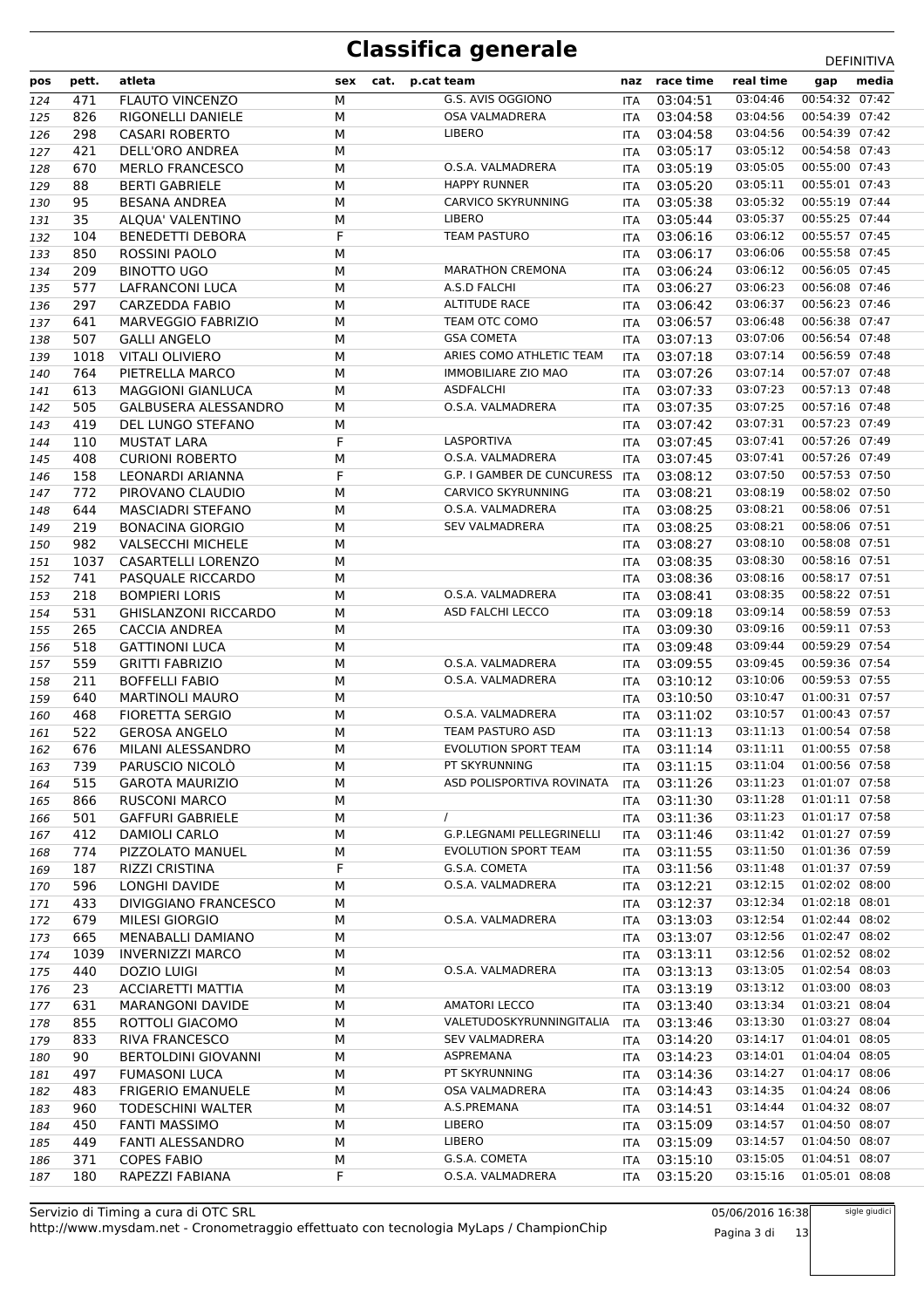| pos | pett. | atleta                             | sex | cat. | p.cat team                     | naz        | race time    | real time | gap              | media |
|-----|-------|------------------------------------|-----|------|--------------------------------|------------|--------------|-----------|------------------|-------|
| 188 | 441   | DOZIO MAURO                        | M   |      | O.S.A. VALMADRERA              | <b>ITA</b> | 03:15:25     | 03:15:13  | $01:05:06$ 08:08 |       |
| 189 | 574   | <b>ISERNIA RUGGIERO</b>            | M   |      | <b>COURMAYEUR TRAILERS</b>     | ITA        | 03:15:28     | 03:15:17  | 01:05:08 08:08   |       |
| 190 | 758   | PERSICO DANIELE                    | M   |      | LE SALAMELLE                   | <b>ITA</b> | 03:15:49     | 03:15:31  | 01:05:30 08:09   |       |
| 191 | 350   | <b>COLOMBO GIULIANO</b>            | M   |      | POL2001-ALDE                   | ITA        | 03:16:05     | 03:15:49  | 01:05:46 08:10   |       |
| 192 | 272   | <b>CANALE ADRIANO</b>              | M   |      | PARCO ALPI APUANE              | <b>ITA</b> | 03:16:15     | 03:16:09  | 01:05:55 08:10   |       |
| 193 | 603   | <b>MACONI MASSIMO</b>              | M   |      | <b>BAR VITALI</b>              | <b>ITA</b> | 03:16:22     | 03:16:19  | 01:06:03 08:10   |       |
| 194 | 322   | CAZZANIGA PAOLO                    | M   |      | <b>LIBERO</b>                  | <b>ITA</b> | 03:16:26     | 03:16:20  | 01:06:07 08:11   |       |
| 195 | 283   | CAPPELLO STEFANO                   | М   |      | <b>LIBERO</b>                  | ITA        | 03:16:29     | 03:16:26  | 01:06:10 08:11   |       |
| 196 | 282   | <b>CAPPELLO ANTONIO</b>            | M   |      | <b>AS FALCHI</b>               | ITA        | 03:16:29     | 03:16:25  | 01:06:10 08:11   |       |
| 197 | 347   | COLOMBO ALESSANDRO                 | M   |      |                                | ITA        | 03:16:45     | 03:16:21  | 01:06:26 08:11   |       |
| 198 | 837   | RIVOLTI MAURIZIO                   | M   |      | <b>CORRINTIME</b>              | <b>ITA</b> | 03:17:22     | 03:17:20  | 01:07:03 08:13   |       |
| 199 | 730   | PANZERI MARIO                      | M   |      |                                | ITA        | 03:17:23     | 03:17:21  | 01:07:04 08:13   |       |
| 200 | 479   | PIROVANO FRANCO                    | M   |      |                                | <b>ITA</b> | 03:17:25     | 03:17:19  | 01:07:06 08:13   |       |
| 201 | 288   | <b>CARENINI GIOVANNI</b>           | М   |      |                                | ITA        | 03:17:31     | 03:17:24  | 01:07:11 08:13   |       |
| 202 | 415   | DE CAPITANI SERGIO                 | M   |      | <b>GS AVIS OGGIONO</b>         | <b>ITA</b> | 03:18:04     | 03:17:50  | 01:07:45 08:15   |       |
| 203 | 359   | COLOMBO PAOLO                      | M   |      | <b>TEAM PASTURO</b>            | ITA        | 03:18:28     | 03:18:23  | 01:08:09 08:16   |       |
| 204 | 305   | CASTELLI ALESSIO                   | M   |      |                                | <b>ITA</b> | 03:18:31     | 03:18:23  | 01:08:12 08:16   |       |
| 205 | 52    | <b>ASTORINO MAURIZIO</b>           | M   |      |                                | <b>ITA</b> | 03:18:44     | 03:18:35  | 01:08:25 08:16   |       |
| 206 | 993   | <b>VENINI ROMANO</b>               | M   |      | <b>OSA VALMADRERA</b>          | ITA        | 03:19:07     | 03:18:58  | 01:08:48 08:17   |       |
| 207 | 25    | ACQUISTAPACE ALFREDO               | M   |      | VALETUDO SKYRUNNING ITALIA ITA |            | 03:19:16     | 03:19:11  | 01:08:57 08:18   |       |
| 208 | 378   | <b>CORTESI NICOLA</b>              | M   |      | ELLE ERRE RUNNING TEAM         | ITA        | 03:19:30     | 03:19:18  | 01:09:11 08:18   |       |
| 209 | 190   | <b>SCOTTI ESTER</b>                | F   |      | VALETUDOSKYRUNNINGITALIA       | ITA        | 03:19:35     | 03:19:27  | 01:09:16 08:18   |       |
| 210 | 719   | PAGANONI GIANLUCA                  | M   |      | ASD FALCHI LECCO               | <b>ITA</b> | 03:20:08     | 03:19:56  | 01:09:49 08:20   |       |
| 211 | 614   | <b>MAGNI OMAR</b>                  | M   |      | <b>EVOLUTION SPORT TEAM</b>    | ITA        | 03:20:09     | 03:20:01  | 01:09:50 08:20   |       |
| 212 | 261   | <b>BUTTI JACOPO</b>                | M   |      | AGONISTICA VALSASSINA          | ITA        | 03:20:15     | 03:20:00  | 01:09:56 08:20   |       |
| 213 | 539   | <b>GIANOLA MATTEO</b>              | М   |      | A. S. PREMANA                  | <b>ITA</b> | 03:20:33     | 03:20:27  | 01:10:14 08:21   |       |
| 214 | 340   | <b>CODEGA ANTONIO</b>              | M   |      | A.S.PREMANA                    | <b>ITA</b> | 03:20:33     | 03:20:25  | 01:10:14 08:21   |       |
| 215 | 924   | SPREAFICO CARLO                    | M   |      | <b>TRIATHLONLECCO</b>          | ITA        | 03:20:34     | 03:20:32  | 01:10:14 08:21   |       |
| 216 | 532   | <b>GHISLANZONI WILSON</b>          | М   |      | <b>BALLA COI LUPI</b>          | <b>ITA</b> | 03:20:51     | 03:20:43  | 01:10:32 08:22   |       |
| 217 | 706   | <b>NEGRI PIERO</b>                 | M   |      |                                | <b>ITA</b> | 03:20:58     | 03:20:53  | 01:10:39 08:22   |       |
| 218 | 919   | SPEZIALI MATTEO<br><b>RICCARDO</b> | M   |      | MONZA MARATHON TEAM            | ITA        | 03:21:13     | 03:21:03  | 01:10:54 08:23   |       |
| 219 | 872   | <b>SACCHI MARCO</b>                | M   |      | O.S.A. VALMADRERA              | ITA        | 03:21:20     | 03:21:06  | 01:11:01 08:23   |       |
| 220 | 669   | <b>MERLO ENRICO</b>                | М   |      | O.S.A. VALMADRERA              | <b>ITA</b> | 03:21:25     | 03:21:10  | 01:11:05 08:23   |       |
| 221 | 485   | <b>FRIGERIO PAOLO</b>              | M   |      | O.S.A. VALMADRERA              | <b>ITA</b> | 03:21:27     | 03:21:11  | 01:11:07 08:23   |       |
| 222 | 961   | <b>TOFFETTI MASSIMO</b>            | M   |      | <b>GS ZELOFORAMAGNO</b>        | ITA        | 03:21:39     | 03:21:31  | 01:11:19 08:24   |       |
| 223 | 181   | RAPEZZI SARA                       | F   |      | O.S.A. VALMADRERA              | <b>ITA</b> | 03:21:40     | 03:21:36  | 01:11:21 08:24   |       |
| 224 | 58    | <b>BALLABIO MARIO</b>              | M   |      | ANTICHITA' MARIO BALLABIO      | <b>ITA</b> | 03:21:42     | 03:21:32  | 01:11:23 08:24   |       |
| 225 | 705   | <b>NEGRI FILIPPO</b>               | M   |      |                                | ITA        | 03:21:43     | 03:21:22  | 01:11:24 08:24   |       |
| 226 | 278   | <b>CANTINI DIEGO</b>               | М   |      | MERA ATHLETIC CLUB             | <b>ITA</b> | 03:21:44     | 03:21:33  | 01:11:25 08:24   |       |
| 227 | 674   | MICHELI UMBERTO                    | M   |      |                                |            | ITA 03:21:46 | 03:21:37  | 01:11:27 08:24   |       |
| 228 | 61    | <b>BANFI SIMONE GIUSPPE</b>        | М   |      | <b>INSUBRIA SKY TEAM</b>       |            | ITA 03:21:51 | 03:21:42  | 01:11:32 08:24   |       |
| 229 | 1030  | <b>ZEZIOLA FABIO</b>               | M   |      | <b>CORRINTIME</b>              |            | ITA 03:21:54 | 03:21:36  | 01:11:35 08:24   |       |
| 230 | 372   | <b>CORDISCO LORENZO</b>            | М   |      |                                |            | ITA 03:21:56 | 03:21:46  | 01:11:37 08:24   |       |
| 231 | 361   | <b>COLOMBO ROBERTO</b>             | М   |      | G.S. AVIS OGGIONO              |            | ITA 03:22:07 | 03:21:58  | 01:11:48 08:25   |       |
| 232 | 375   | CORNAGO PAOLO                      | М   |      | G.S.A. COMETA                  | ITA        | 03:22:10     | 03:22:09  | 01:11:51 08:25   |       |
| 233 | 799   | PROIETTO MICHELE                   | М   |      | G.S. AVIS OGGIONO              |            | ITA 03:22:32 | 03:22:16  | 01:12:13 08:26   |       |
| 234 | 864   | RUSCONI GIANLUIGI                  | М   |      | O.S.A. VALMADRERA              |            | ITA 03:22:50 | 03:22:43  | 01:12:31 08:27   |       |
| 235 | 1047  | <b>CRESPI CECCO</b>                | М   |      | 2SLOW                          |            | ITA 03:23:17 | 03:23:14  | 01:12:58 08:28   |       |
| 236 | 1048  | POZZAN OSCAR                       | М   |      | $\overline{\phantom{a}}$       |            | ITA 03:23:24 | 03:22:51  | 01:13:05 08:28   |       |
| 237 | 289   | <b>CARENINI RICCARDO</b>           | М   |      | SPARTACUS - TRIATHLON          |            | ITA 03:23:36 | 03:23:30  | 01:13:17 08:28   |       |
| 238 | 245   | <b>BRIGATTI PAOLO</b>              | М   |      |                                |            | ITA 03:23:42 | 03:23:27  | 01:13:23 08:29   |       |
| 239 | 570   | <b>INVERNIZZI GIUSEPPE</b>         | М   |      | <b>SEV VALMADRERA</b>          |            | ITA 03:23:48 | 03:23:42  | 01:13:29 08:29   |       |
| 240 | 262   | <b>BUTTI RENATO</b>                | М   |      | OSA VALMADRERA                 |            | ITA 03:24:00 | 03:23:53  | 01:13:41 08:29   |       |
| 241 | 316   | CATTANEO GIOVANNI                  | М   |      | POLISPORTIVA 2001 - A.L.D.E.   | ITA        | 03:24:11     | 03:23:43  | 01:13:52 08:30   |       |
| 242 | 459   | <b>FESTORAZZI FABIO</b>            | М   |      | POLISPORTIVA PAGNONA           |            | ITA 03:24:14 | 03:24:08  | 01:13:55 08:30   |       |
| 243 | 321   | CAVALLO SAVERIO                    | М   |      |                                |            | ITA 03:24:25 | 03:24:17  | 01:14:06 08:31   |       |
| 244 | 28    | AILI GIOVANNI                      | М   |      | PT SKYRUNNING                  |            | ITA 03:24:38 | 03:24:28  | 01:14:19 08:31   |       |
| 245 | 906   | <b>SELVA IVAN</b>                  | М   |      | NESSUNA                        |            | ITA 03:24:42 | 03:24:36  | 01:14:23 08:31   |       |
| 246 | 1007  | <b>VILLA MARCO</b>                 | M   |      | <b>GER RANCIO</b>              |            | ITA 03:25:03 | 03:24:48  | 01:14:44 08:32   |       |
| 247 | 314   | CATTANEO ANDREA                    | М   |      |                                |            | ITA 03:25:04 | 03:24:52  | 01:14:45 08:32   |       |
| 248 | 987   | VASSENA ALBERTO                    | М   |      |                                |            | ITA 03:25:06 | 03:24:52  | 01:14:47 08:32   |       |
| 249 | 868   | <b>RUSCONI VALERIO</b>             | М   |      | A-TEAM                         | ITA        | 03:25:07     | 03:25:04  | 01:14:48 08:32   |       |
| 250 | 544   | GILARDONI OSCAR                    | М   |      | <b>BELLAGIO SKY TEAM</b>       | ITA        | 03:25:32     | 03:25:25  | 01:15:13 08:33   |       |
| 251 | 918   | SOZZI MAURIZIO                     | М   |      |                                | ITA        | 03:25:33     | 03:25:21  | 01:15:14 08:33   |       |

http://www.mysdam.net - Cronometraggio effettuato con tecnologia MyLaps / ChampionChip Servizio di Timing a cura di OTC SRL

05/06/2016 16:38 Pagina 4 di 13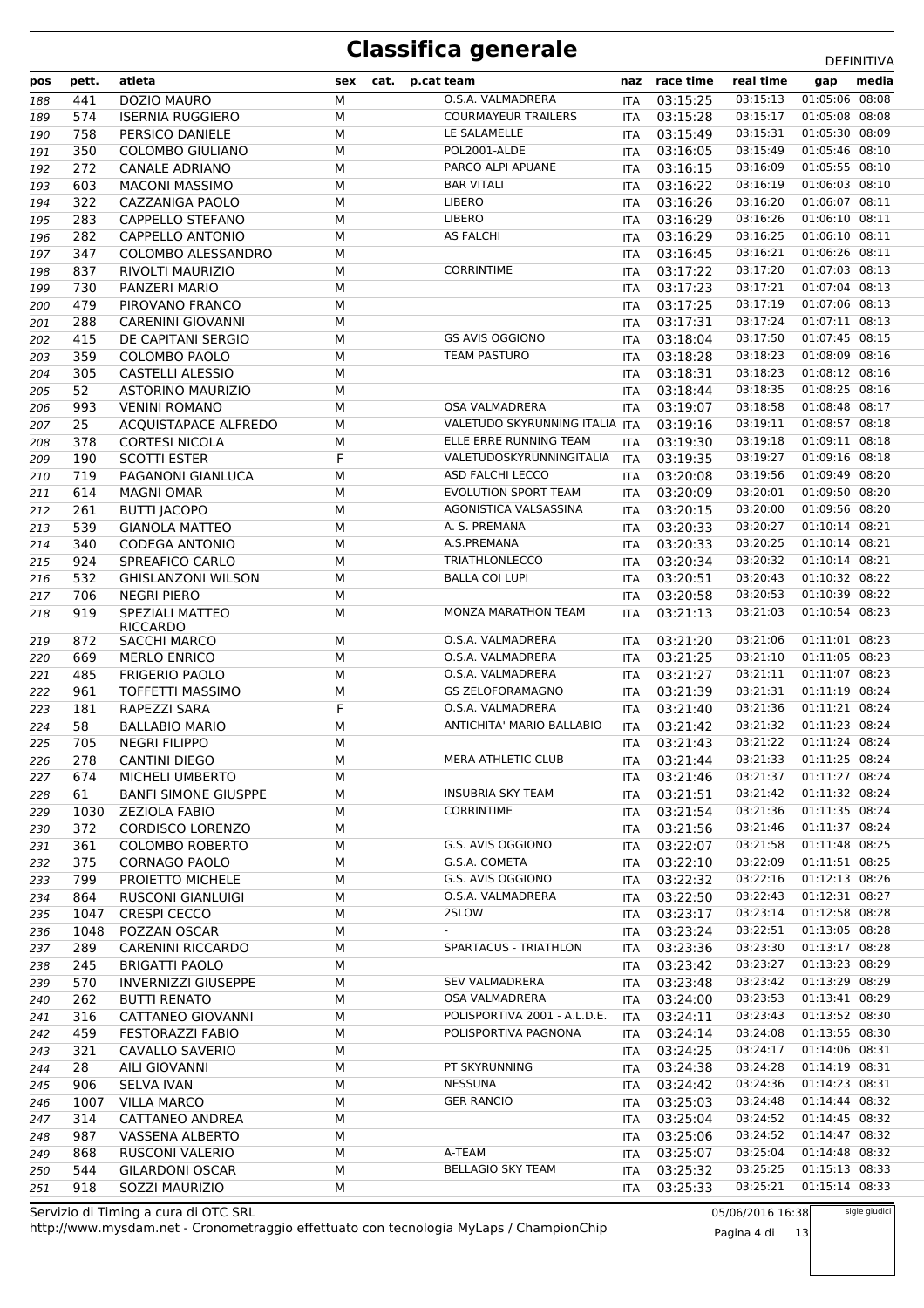| pos        | pett.     | atleta                                    | sex    | cat. | p.cat team                                   | naz        | race time                    | real time            | gap                              | media |
|------------|-----------|-------------------------------------------|--------|------|----------------------------------------------|------------|------------------------------|----------------------|----------------------------------|-------|
| 252        | 303       | CASTAGNA MASSIMO                          | M      |      | <b>NESSUNA</b>                               | <b>ITA</b> | 03:25:34                     | 03:25:25             | 01:15:15 08:33                   |       |
| 253        | 33        | <b>ALEGI ORESTE</b>                       | М      |      | <b>3LIFE ASD</b>                             | <b>ITA</b> | 03:25:45                     | 03:25:31             | 01:15:26 08:34                   |       |
| 254        | 661       | <b>MELCHIORRI MARCO</b>                   | M      |      | <b>ALPESTATION</b>                           | <b>ITA</b> | 03:25:49                     | 03:25:39             | 01:15:29 08:34                   |       |
| 255        | 877       | <b>SALA LUCA</b>                          | M      |      | <b>SEV VALMADRERA</b>                        | ITA        | 03:26:07                     | 03:26:04             | 01:15:48 08:35                   |       |
| 256        | 402       | <b>CROSINA MORIS</b>                      | M      |      | <b>U.S.SAN MAURIZIO ERBA</b>                 | <b>ITA</b> | 03:26:12                     | 03:25:42             | 01:15:53 08:35                   |       |
| 257        | 461       | <b>FIAMBERTI ROBERTO</b>                  | M      |      |                                              | <b>ITA</b> | 03:26:18                     | 03:25:59             | 01:15:59 08:35                   |       |
| 258        | 691       | MORETTI ALESSANDRO                        | M      |      | <b>ATHLON RUNNERS</b>                        | ITA        | 03:26:20                     | 03:26:12             | 01:16:01 08:35                   |       |
| 259        | 98        | <b>BIANCHI NICOLO</b>                     | М      |      |                                              | ITA        | 03:26:22                     | 03:26:17             | 01:16:03 08:35                   |       |
| 260        | 128       | CASLINI FABIOLA                           | F      |      | POLISPORTIVA ATLETICA                        | ITA        | 03:26:33                     | 03:26:25             | 01:16:14 08:36                   |       |
| 261        | 604       | <b>MADERNA MARCO</b>                      | M      |      | NUOVA ATLETICA FANFULLA                      | ITA        | 03:26:37                     | 03:26:26             | 01:16:18 08:36                   |       |
| 262        | 998       | <b>VERGANI ERALDO</b>                     | М      |      |                                              | ITA        | 03:26:54                     | 03:26:40             | 01:16:34 08:37                   |       |
| 263        | 576       | LAFFRANCHI FEDERICO                       | M      |      |                                              | <b>ITA</b> | 03:27:05                     | 03:26:57             | 01:16:46 08:37                   |       |
| 264        | 229       | <b>BORMOLINI FAUSTO</b>                   | М      |      |                                              | <b>ITA</b> | 03:27:11                     | 03:26:42             | 01:16:52 08:37                   |       |
| 265        | 707       | <b>NEGRI WALTER</b>                       | М      |      | <b>GPL GALBIATE</b>                          | ITA        | 03:27:18                     | 03:27:04             | 01:16:59 08:38                   |       |
| 266        | 99        | <b>BIANCU GIANLUCA</b>                    | M      |      | G.E.R                                        | JAM        | 03:27:47                     | 03:27:37             | 01:17:28 08:39                   |       |
| 267        | 257       | <b>BUSI STEFANO</b>                       | M      |      | POLISPORTIVA PAGNONA                         | ITA        | 03:28:07                     | 03:27:59             | 01:17:48 08:40                   |       |
| 268        | 700       | NAVA FABIO                                | M      |      | <b>EVOLUTION SPORT TEAM</b>                  | <b>SUI</b> | 03:28:23                     | 03:28:12             | 01:18:03 08:40                   |       |
| 269        | 179       | POLETTI MARIA                             | F      |      | O.S.A. VALMADRERA                            | <b>ITA</b> | 03:28:32                     | 03:28:21             | 01:18:13 08:41                   |       |
| 270        | 453       | <b>FASOLI ANGELO</b>                      | M      |      | ROAD RUNNERS CLUB MILANO                     | <b>ITA</b> | 03:28:38                     | 03:28:29             | 01:18:19 08:41                   |       |
| 271        | 815       | REDAELLI STEFANO                          | М      |      | <b>CARVICO SKYRUNNING</b>                    | <b>ITA</b> | 03:28:39                     | 03:28:33             | 01:18:20 08:41                   |       |
| 272        | 514       | <b>GARGHENTINI GIORGIO</b>                | M      |      |                                              | <b>ITA</b> | 03:28:40                     | 03:28:22             | 01:18:21 08:41                   |       |
| 273        | 836       | RIVADOSSI MARIO                           | М      |      | G.S.BORNO                                    | ITA        | 03:28:48                     | 03:28:29             | 01:18:29 08:41                   |       |
| 274        | 530       | <b>GHISELLINI ALBERTO</b>                 | М      |      |                                              | <b>ITA</b> | 03:28:54                     | 03:28:38             | 01:18:35 08:42                   |       |
| 275        | 519       | <b>GEFTER WONDRICH</b>                    | M      |      | N.A. FANFULLA LODIGIANA                      | <b>ITA</b> | 03:28:58                     | 03:28:47             | 01:18:39 08:42                   |       |
|            |           | <b>RICCARDO</b>                           |        |      |                                              |            |                              |                      |                                  |       |
| 276        | 738       | <b>PARISI RICCARDO</b>                    | M      |      | VALETUDO SKYRUNNING ITALIA ITA               |            | 03:28:58                     | 03:28:41             | 01:18:39 08:42                   |       |
| 277        | 966       | <b>TREZZI STEFANO</b>                     | M      |      | <b>MARATHON CLUB LIVIGNO</b>                 | <b>ITA</b> | 03:29:08                     | 03:28:53             | 01:18:49 08:42                   |       |
| 278        | 929       | STEFANONI ALESSIO                         | М      |      | A.S.D. FALCHI LECCO                          | <b>ITA</b> | 03:29:09                     | 03:29:05             | 01:18:50 08:42                   |       |
| 279        | 549       | <b>GIUSSANI SIMONE</b>                    | M      |      | <b>IGNEFFETTI</b>                            | <b>ITA</b> | 03:29:10                     | 03:28:35             | 01:18:51 08:42                   |       |
| 280        | 756       | PEREGO ANDREA                             | M      |      |                                              | ITA        | 03:29:13                     | 03:28:59             | 01:18:53 08:43                   |       |
| 281        | 156       | <b>GRECO LIDIA</b>                        | F      |      |                                              | <b>ITA</b> | 03:29:36                     | 03:29:28             | 01:19:17 08:43                   |       |
| 282        | 734       | PANZERI PIETRO                            | M      |      |                                              | <b>ITA</b> | 03:29:38                     | 03:29:24             | 01:19:19 08:44                   |       |
| 283        | 713       | <b>OLIVERO MICHELE</b>                    | М      |      |                                              | <b>ITA</b> | 03:29:38                     | 03:29:25             | 01:19:19 08:44                   |       |
| 284        | 360       | COLOMBO PAOLO                             | М      |      | O.S.A. VALMADRERA                            | <b>ITA</b> | 03:29:46                     | 03:29:40             | 01:19:27 08:44                   |       |
| 285        | 765       | PIFFARI FELICE                            | M      |      | O.S.A. VALMADRERA                            | ITA        | 03:29:46                     | 03:29:27             | 01:19:27 08:44                   |       |
| 286        | 1024      | <b>VULCANO MICHELE</b>                    | M      |      | INSUBRIASKYTEAM                              | ITA        | 03:29:51                     | 03:29:49             | 01:19:32 08:44                   |       |
| 287        | 163       | <b>MANDELLI VITTORIA</b>                  | F      |      | <b>EVOLUTION SPORT TEAM</b>                  | <b>ITA</b> | 03:29:56                     | 03:29:35             | 01:19:37 08:44                   |       |
| 288        | 216       | <b>BOLIS MATTEO</b>                       | M      |      |                                              | <b>ITA</b> | 03:29:57                     | 03:29:36             | 01:19:37 08:44                   |       |
| 289        | 480       | <b>FRANGI ATTILIO</b>                     | M      |      | <b>FIDAL ACLI GIURIATI</b>                   | ITA        | 03:30:23                     | 03:30:12             | 01:20:04 08:45                   |       |
| 290        | 405       | <b>CUCCHI MATTEO</b>                      | М      |      | <b>LIBERO</b>                                | <b>ITA</b> | 03:30:24                     | 03:30:00             | 01:20:05 08:45                   |       |
| 291        | 873       | SACCHI MASSIMO                            | М      |      | A.S.D. EVOLUTION                             |            | ITA 03:30:36                 | 03:30:22             | 01:20:17 08:46                   |       |
| 292        | 137       | <b>CRUCIFERO ANTONELLA</b>                | F      |      |                                              |            | ITA 03:30:40                 | 03:30:33             | 01:20:20 08:46                   |       |
| 293        | 290       | CARGANICO OMAR                            | М      |      | POLISPORTIVA BELLANO                         |            | ITA 03:30:42                 | 03:30:37             | 01:20:23 08:46                   |       |
| 294        | 244       | <b>BRIGATTI DANIELE</b>                   | М      |      | <b>SEV VALMADRERA</b>                        |            | ITA 03:30:57                 | 03:30:41             | 01:20:38 08:47                   |       |
| 295        | 938       | FERRARIO ANGELO FERRO                     | М      |      | ATLETICA COLOMBO                             |            | ITA 03:31:19                 | 03:31:12             | 01:21:00 08:48                   |       |
| 296        | 107       | RIZZI LARA                                | F      |      | ASPREMANA                                    |            | ITA 03:31:21                 | 03:31:00             | 01:21:02 08:48                   |       |
| 297        | 562       | <b>GUALTERONI GIUSEPPE</b>                | М      |      | <b>LIBERO</b>                                |            | ITA 03:31:42                 | 03:31:18             | 01:21:23 08:49                   |       |
| 298        | 72        | <b>BEDETTI UMBERTO</b>                    | М      |      | <b>LIBERO</b>                                |            | ITA 03:31:46                 | 03:31:31             | 01:21:27 08:49                   |       |
| 299        | 849       | ROSSI PIETRO                              | М      |      | KINOMANA                                     |            | ITA 03:31:52                 | 03:31:25<br>03:31:39 | 01:21:33 08:49<br>01:21:37 08:49 |       |
| 300        | 62        | <b>BARBIERI MAURO</b>                     | М      |      | AMICI DELLO SPORT - BRIOSCO ITA              |            | ITA 03:31:56                 | 03:31:50             | 01:21:46 08:50                   |       |
| 301        | 754       | PENNATI ROBERTO                           | М      |      | <b>LIBERO</b>                                |            | 03:32:06                     | 03:31:46             | 01:21:53 08:50                   |       |
| 302        | 393       | <b>CORTI ROBERTO</b>                      | М      |      |                                              |            | ITA 03:32:12                 |                      | 01:22:19 08:51                   |       |
| 303        | 742       | PASSERINI DANIELE                         | М      |      | <b>AMATORI LECCO</b><br><b>AMATORI LECCO</b> |            | ITA 03:32:38                 | 03:32:08<br>03:32:56 | 01:22:45 08:52                   |       |
| 304        | 332       | <b>CIPELLI MASSIMO</b>                    | М      |      | 3 LIFE ASD                                   |            | ITA 03:33:04                 | 03:33:04             | 01:22:57 08:53                   |       |
| 305        | 801       | <b>QUINTINI IGOR</b>                      | М      |      | O.S.A. VALMADRERA                            |            | ITA 03:33:17                 | 03:33:16             | 01:23:04 08:53                   |       |
| 306        | 634<br>85 | <b>MARCON STEFANO</b><br>BERTACCHI ANDREA | М<br>М |      | G.S. AVIS OGGIOINO                           |            | ITA 03:33:23<br>ITA 03:33:30 | 03:33:19             | 01:23:10 08:53                   |       |
| 307<br>308 | 773       | PIZZAGALLI CLAUDIO                        | М      |      | ASD FALCHI LECCO                             |            | ITA 03:33:31                 | 03:33:21             | 01:23:12 08:53                   |       |
| 309        | 1032      | <b>ZONTA EDOARDO</b>                      | М      |      | OTC COMO                                     |            | ITA 03:33:34                 | 03:33:05             | 01:23:15 08:53                   |       |
| 310        | 452       | <b>FASCENDINI GIUSEPPE</b>                | М      |      | <b>SEV VALMADRERA</b>                        |            | ITA 03:33:42                 | 03:33:38             | 01:23:22 08:54                   |       |
| 311        | 193       | <b>TALARICO DEBORAH</b>                   | F      |      | 3 LIFE                                       |            | ITA 03:33:52                 | 03:33:40             | 01:23:33 08:54                   |       |
| 312        | 249       | <b>BRUNO SAVERIO</b>                      | М      |      | <b>GER RANCIO</b>                            |            | ITA 03:34:17                 | 03:34:07             | 01:23:58 08:55                   |       |
| 313        | 424       | DELL'ORO RENATO                           | М      |      | 3 LIFE                                       |            | ITA 03:34:18                 | 03:34:01             | 01:23:59 08:55                   |       |
| 314        | 630       | MAPELLI DANIELE                           | М      |      | <b>SEC CIVATE</b>                            |            | ITA 03:34:36                 | 03:34:16             | 01:24:17 08:56                   |       |
| 315        | 326       | CERUTTI FRANCESCO                         | М      |      | DURBANO GAS ENERGY                           | ITA        | 03:34:43                     | 03:34:40             | 01:24:24 08:56                   |       |
|            |           |                                           |        |      |                                              |            |                              |                      |                                  |       |

http://www.mysdam.net - Cronometraggio effettuato con tecnologia MyLaps / ChampionChip Servizio di Timing a cura di OTC SRL

05/06/2016 16:38 Pagina 5 di 13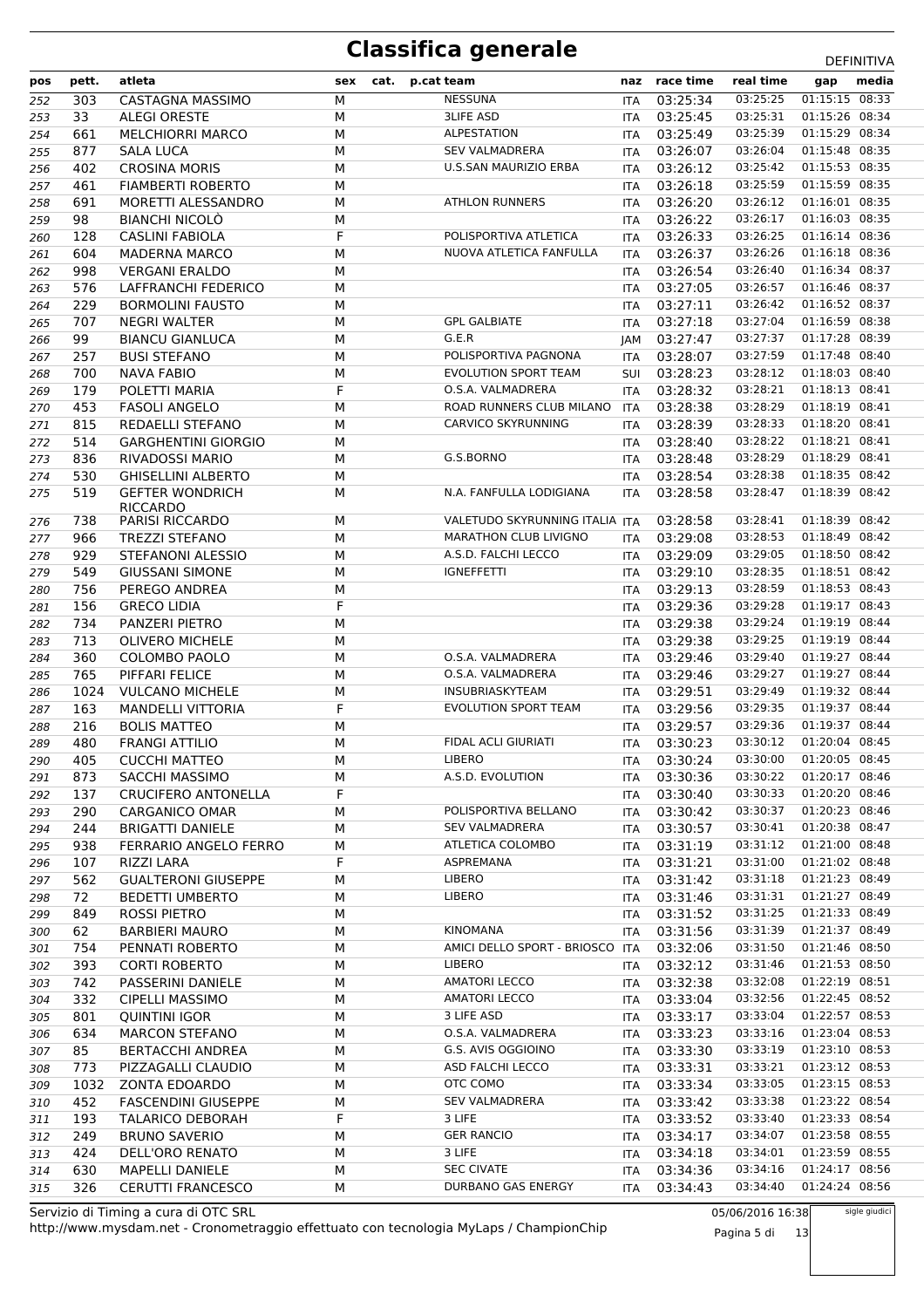| pos        | pett.      | atleta                             | sex    | cat. | p.cat team                     | naz                      | race time            | real time            | gap                              | media |
|------------|------------|------------------------------------|--------|------|--------------------------------|--------------------------|----------------------|----------------------|----------------------------------|-------|
| 316        | 1038       | <b>ARCARA ELISA</b>                | F      |      |                                | <b>ITA</b>               | 03:35:16             | 03:35:12             | 01:24:57 08:58                   |       |
| 317        | 945        | TAVOLA MARCO                       | M      |      |                                | ITA                      | 03:35:49             | 03:35:40             | 01:25:30 08:59                   |       |
| 318        | 486        | <b>FRIGNATI MARCO</b>              | M      |      | <b>I BOCIA VERANO</b>          | <b>ITA</b>               | 03:35:56             | 03:35:42             | 01:25:37 08:59                   |       |
| 319        | 635        | <b>MARELLI STEFANO</b>             | M      |      |                                | ITA                      | 03:36:53             | 03:36:40             | 01:26:34 09:02                   |       |
| 320        | 618        | <b>MAINO ROBERTO</b>               | M      |      | 3 LIFE                         | <b>ITA</b>               | 03:36:57             | 03:36:44             | 01:26:38 09:02                   |       |
| 321        | 435        | DONGHI SILVANO MARIO               | M      |      | G.S. AVIS OGGIONO              | <b>ITA</b>               | 03:36:59             | 03:36:34             | 01:26:40 09:02                   |       |
| 322        | 1026       | ZACCARELLI EUGENIO                 | M      |      | TEAM MUD E SNOW ASD            | ITA                      | 03:37:01             | 03:36:34             | 01:26:42 09:02                   |       |
| 323        | 147        | <b>FRANZINI SILVIA</b>             | F      |      | <b>CORRINTIME</b>              | ITA                      | 03:37:05             | 03:36:45             | 01:26:46 09:02                   |       |
| 324        | 54         | AYALA IACUCCI PABLO                | M      |      |                                | ITA                      | 03:37:09             | 03:36:58             | 01:26:50 09:02                   |       |
| 325        | 327        | <b>CERVETTO ANDREA</b>             | M      |      | <b>LIBERO</b>                  | ITA                      | 03:37:32             | 03:37:21             | 01:27:13 09:03                   |       |
| 326        | 277        | CANEVA LEONARDO                    | M      |      | TEAM VALTELLINA ASD            | <b>ITA</b>               | 03:37:52             | 03:37:46             | 01:27:33 09:04                   |       |
| 327        | 547        | <b>GIUDICI RICCARDO</b>            | M      |      | <b>RUNNERS BERGAMO</b>         | <b>ITA</b>               | 03:38:08             | 03:38:01             | 01:27:49 09:05                   |       |
| 328        | 204        | <b>BIFFI GIOVANNI CARLO</b>        | M      |      | O.S.A. VALMADRERA              | ITA                      | 03:38:15             | 03:37:55             | 01:27:56 09:05                   |       |
| 329        | 825        | RIGAMONTI ROBERTO                  | М      |      | <b>BAR VITALI</b>              | ITA                      | 03:38:28             | 03:38:14             | 01:28:09 09:06                   |       |
| 330        | 557        | <b>GREGORI JACOPO</b>              | M      |      |                                | <b>ITA</b>               | 03:38:35             | 03:38:28             | 01:28:16 09:06                   |       |
| 331        | 469        | <b>FIORONI MASSIMO</b>             | M      |      |                                | ITA                      | 03:38:36             | 03:38:13             | 01:28:17 09:06                   |       |
| 332        | 224        | <b>BONASERA DANIELE</b>            | М      |      | NUOVA ATLETICA FANFULLA        | <b>ITA</b>               | 03:38:41             | 03:38:29             | 01:28:21 09:06                   |       |
| 333        | 729        | <b>PANZERI LUCA</b>                | M      |      | <b>NESSUNA</b>                 | <b>ITA</b>               | 03:38:47             | 03:38:39             | 01:28:28 09:06                   |       |
| 334        | 448        | <b>FALZEI PIERO ANTONIO</b>        | M      |      | G.S.AVIS OGGIONO               | <b>ITA</b>               | 03:38:51             | 03:38:24             | 01:28:32 09:07                   |       |
| 335        | 702        | <b>NAVA STEFANO</b>                | М      |      | EVOLUTION SPORT TEAM           | <b>ITA</b>               | 03:38:52             | 03:38:41             | 01:28:33 09:07                   |       |
| 336        | 341        | <b>COGOTZI GIOVANNI</b>            | M      |      | ARIES COMO ATHLETIC            | ITA                      | 03:38:54             | 03:38:36             | 01:28:35 09:07                   |       |
| 337        | 542        | <b>GILARDONI ALESSANDRO</b>        | M      |      |                                | ITA                      | 03:38:57             | 03:38:50             | 01:28:38 09:07                   |       |
| 338        | 865        | <b>RUSCONI LUCA</b>                | М      |      | O.S.A. VALMADRERA              | <b>ITA</b>               | 03:39:05             | 03:38:47             | 01:28:46 09:07                   |       |
| 339        | 637        | <b>MARIOTTI ROBERTO</b>            | M      |      | ASD ORTICATEAM                 | ITA                      | 03:39:16             | 03:38:53             | 01:28:56 09:08                   |       |
| 340        | 984        | <b>VALSECCHI SAUL</b>              | M      |      | <b>EVOLUTION SPORT TEAM</b>    | ITA                      | 03:39:16             | 03:39:13             | 01:28:57 09:08                   |       |
| 341        | 951        | <b>TENTORI ANDREA</b>              | М      |      | <b>NESSUNA</b>                 | <b>ITA</b>               | 03:39:19             | 03:39:10             | 01:28:59 09:08<br>01:29:05 09:08 |       |
| 342        | 175        | PERACCA ELENA                      | F<br>F |      | O.S.A. VALMADRERA              | <b>ITA</b>               | 03:39:25             | 03:39:13             | 01:29:07 09:08                   |       |
| 343        | 176<br>678 | POGLIANI LUCILLA<br>MILESI ALESSIO | M      |      |                                | ITA                      | 03:39:26<br>03:39:30 | 03:39:08<br>03:39:01 | 01:29:11 09:08                   |       |
| 344        | 817        | <b>RESNATI GIACOMO</b>             | M      |      |                                | <b>ITA</b>               | 03:39:39             | 03:39:33             | 01:29:20 09:09                   |       |
| 345        | 749        | PELLICCIOLI DARIO                  | M      |      | ATLETICA CESANO MADERNO        | <b>ITA</b>               | 03:39:43             | 03:39:31             | 01:29:24 09:09                   |       |
| 346<br>347 | 246        | <b>BRIOSCHI PIETRO</b>             | М      |      | <b>IGNEFFETTI</b>              | <b>ITA</b><br><b>ITA</b> | 03:39:46             | 03:39:11             | 01:29:27 09:09                   |       |
| 348        | 26         | <b>ADAMOLI CRISTIAN</b>            | M      |      | UNIONE SPORTIVA DERVIESE       | <b>ITA</b>               | 03:40:18             | 03:40:13             | 01:29:59 09:10                   |       |
| 349        | 655        | MAZZOLENI MASSIMO                  | M      |      | SPARTACUS TRIATLHON LECCO      | <b>ITA</b>               | 03:40:19             | 03:40:10             | 01:30:00 09:10                   |       |
| 350        | 436        | <b>DOSSI GIOVANNI</b>              | М      |      | POLISPORTIVA 2001 ALDE         | <b>ITA</b>               | 03:40:23             | 03:40:07             | 01:30:04 09:10                   |       |
| 351        | 534        | ALDE' GIANCARLO                    | M      |      | CORTENOVA                      | <b>ITA</b>               | 03:40:29             | 03:40:22             | 01:30:10 09:11                   |       |
| 352        | 820        | <b>RICCARDI STEFANO</b>            | M      |      | <b>MARCIATORI DESIO</b>        | <b>ITA</b>               | 03:40:31             | 03:40:03             | 01:30:12 09:11                   |       |
| 353        | 478        | <b>FORMENTI ROBERTO</b>            | M      |      | G.S. AVIS OGGIONO              | <b>ITA</b>               | 03:40:36             | 03:40:09             | 01:30:17 09:11                   |       |
| 354        | 203        | <b>BIFFI GIANPAOLO</b>             | М      |      | G.S. AVIS OGGIONO              | <b>ITA</b>               | 03:40:37             | 03:40:10             | 01:30:18 09:11                   |       |
| 355        | 205        | <b>BIFFI GRAZIANO</b>              | М      |      | <b>AMATORI LECCO</b>           | ITA                      | 03:40:37             | 03:40:27             | 01:30:18 09:11                   |       |
| 356        | 611        | <b>MAGGI MICHELE</b>               | M      |      | $\overline{\phantom{a}}$       | ITA.                     | 03:40:38             | 03:40:20             | 01:30:19 09:11                   |       |
| 357        | 771        | PIROVANO ANDREA                    | М      |      | OSA VALMADRERA                 | <b>ITA</b>               | 03:40:50             | 03:40:35             | 01:30:31 09:12                   |       |
| 358        | 1033       | <b>ZUCALI STEFANO</b>              | М      |      | MICHETTA ASD                   | ITA                      | 03:40:54             | 03:40:40             | 01:30:35 09:12                   |       |
| 359        | 650        | <b>MAURI CESARE</b>                | М      |      | TEAM OTC                       | ITA                      | 03:40:58             | 03:40:50             | 01:30:39 09:12                   |       |
| 360        | 605        | <b>MAESTRI FABIO</b>               | М      |      | <b>GP LATIGRE</b>              | ITA                      | 03:41:00             | 03:40:51             | 01:30:40 09:12                   |       |
| 361        | 77         | <b>BENZI LUCA</b>                  | М      |      | DRAGO NERO                     | ITA                      | 03:41:03             | 03:40:34             | 01:30:44 09:12                   |       |
| 362        | 974        | <b>VALNEGRI MIRKO</b>              | М      |      | HAPPY RUNNER CLUB              | <b>ITA</b>               | 03:41:08             | 03:40:50             | 01:30:49 09:12                   |       |
| 363        | 976        | <b>VALOTA MAURO</b>                | М      |      |                                |                          | ITA 03:41:22         | 03:41:03             | 01:31:02 09:13                   |       |
| 364        | 71         | <b>BAZZONI FRANCO</b>              | М      |      | LAZZARUNNING                   | ITA                      | 03:41:37             | 03:41:14             | 01:31:18 09:14                   |       |
| 365        | 241        | <b>BRAMBILLA GIOVANNI</b>          | М      |      | <b>US SCANZOROSCIATE</b>       | ITA                      | 03:41:45             | 03:41:37             | 01:31:26 09:14                   |       |
| 366        | 256        | <b>BUSANA MATTIA</b>               | М      |      |                                | ITA                      | 03:41:54             | 03:41:48             | 01:31:35 09:14                   |       |
| 367        | 646        | <b>BIANCHI MASSIMILIANO</b>        | М      |      |                                | ITA                      | 03:41:54             | 03:41:39             | 01:31:35 09:14                   |       |
| 368        | 215        | <b>BOLIS GIOSUE</b>                | М      |      | <b>AMATORI LECCO</b>           | <b>ITA</b>               | 03:41:59             | 03:41:57             | 01:31:40 09:14                   |       |
| 369        | 841        | RODOLÀ GIOVANNI                    | М      |      | <b>ATHLON RUNNERS</b>          | ITA                      | 03:42:17             | 03:42:08             | 01:31:58 09:15                   |       |
| 370        | 376        | <b>CORSETTO SIMONE</b>             | М      |      | PIETRO MICCA BIELLA            | ITA                      | 03:42:52             | 03:42:30             | 01:32:33 09:17                   |       |
| 371        | 568        | <b>INVERNIZZI EROS</b>             | М      |      |                                | ITA                      | 03:42:54             | 03:42:31             | 01:32:35 09:17                   |       |
| 372        | 416        | DE LUCA BRUNO                      | М      |      | ATLETICA ISOLA D'ELBA          |                          | ITA 03:43:07         | 03:42:50             | 01:32:48 09:17                   |       |
| 373        | 808        | RATTI CRISTIANO                    | М      |      |                                | <b>ITA</b>               | 03:43:25             | 03:43:05             | 01:33:06 09:18                   |       |
| 374        | 523        | <b>GEROSA AUGUSTO</b>              | М      |      | O.S.A. VALMADRERA              | ITA                      | 03:43:34             | 03:43:14             | 01:33:15 09:18                   |       |
| 375        | 887        | <b>SAMPIETRO FILIPPO</b>           | М      |      | ATLETICA TRIANGOLO LARIANO ITA |                          | 03:43:39             | 03:43:28             | 01:33:20 09:19                   |       |
| 376        | 252        | <b>BRUSADELLI LUCA</b>             | М      |      |                                | ITA                      | 03:43:39             | 03:43:09             | 01:33:20 09:19                   |       |
| 377        | 903        | SECOMANDI ANDREA                   | М      |      |                                | <b>ITA</b>               | 03:43:44             | 03:43:31             | 01:33:25 09:19                   |       |
| 378        | 292        | CARPENTARI ALESSANDRO              | М      |      |                                | ITA                      | 03:43:45             | 03:43:31             | 01:33:26 09:19                   |       |
| 379        | 1034       | <b>ZULLATO IVANO</b>               | М      |      | VALETUDO SKYRUNNING ITALIA ITA |                          | 03:43:45             | 03:43:38             | 01:33:26 09:19                   |       |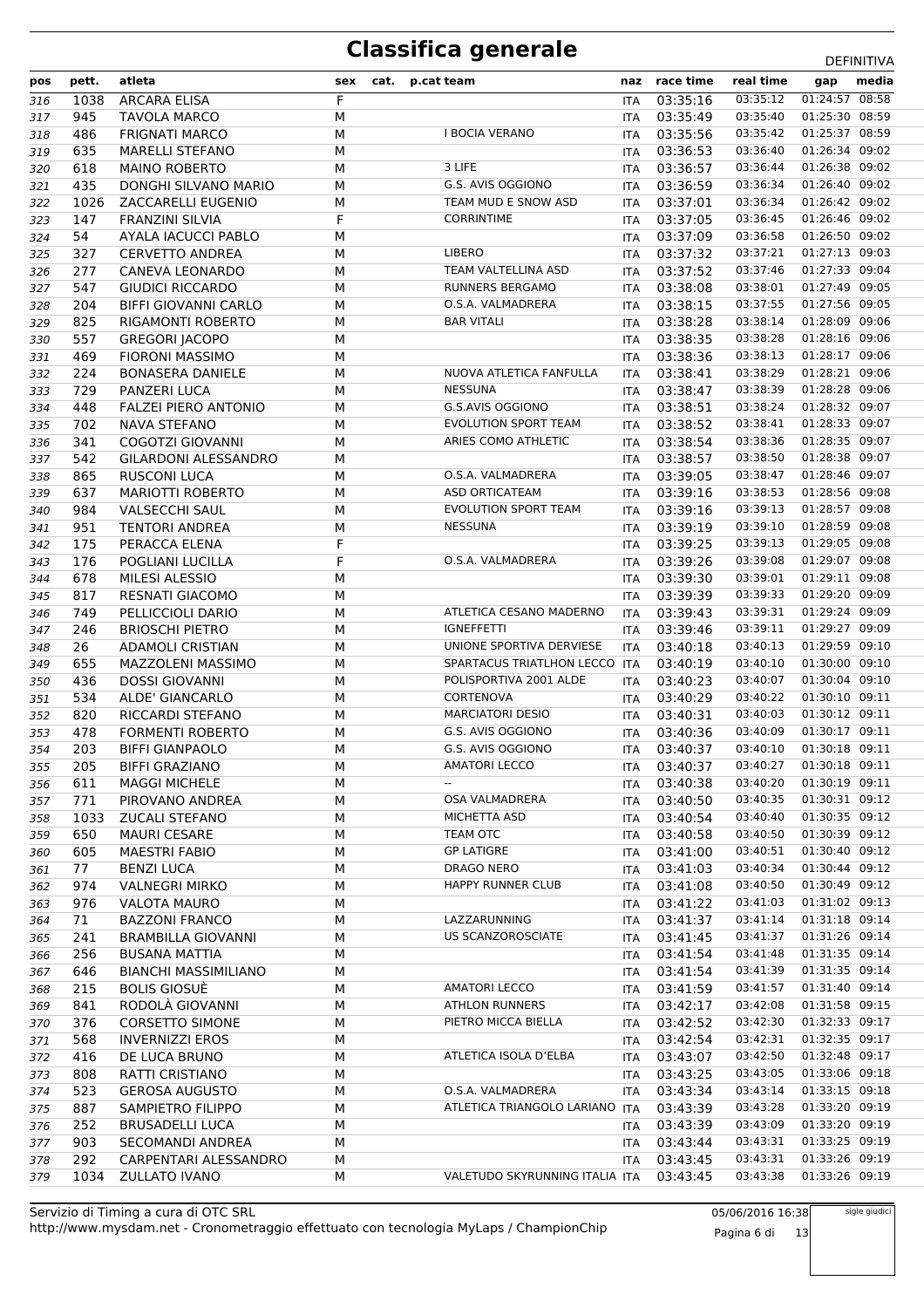| pos | pett. | atleta                      | sex | cat. | p.cat team |                                 | naz        | race time    | real time                 | gap            | media |
|-----|-------|-----------------------------|-----|------|------------|---------------------------------|------------|--------------|---------------------------|----------------|-------|
| 380 | 320   | CAVALIERI ALESSIO           | M   |      |            | <b>LIBERO</b>                   | ITA        | 03:43:53     | 03:43:42                  | 01:33:34 09:19 |       |
| 381 | 487   | <b>FRONTINI MAURIZIO</b>    | М   |      |            | ATLETICA PONT DONNAS            | ITA        | 03:43:55     | 03:43:32                  | 01:33:36 09:19 |       |
| 382 | 607   | <b>MAFFI SIMONE</b>         | M   |      |            | <b>SEC CIVATE</b>               | <b>ITA</b> | 03:44:14     | 03:44:07                  | 01:33:55 09:20 |       |
| 383 | 761   | PIANTONI MARCO              | M   |      |            | <b>LIBERO</b>                   | ITA        | 03:44:19     | 03:43:43                  | 01:34:00 09:20 |       |
| 384 | 473   | <b>FLORI LORENZO</b>        | М   |      |            |                                 | ITA        | 03:44:19     | 03:43:56                  | 01:34:00 09:20 |       |
| 385 | 933   | <b>TAGLIABUE MAURIZIO</b>   | M   |      |            | POLISPORTIVA SAN MARCO          | <b>ITA</b> | 03:44:22     | 03:44:02                  | 01:34:02 09:20 |       |
| 386 | 848   | <b>ROSSI LUCA</b>           | М   |      |            | <b>CARVICO SKYRUNNING</b>       | ITA        | 03:44:42     | 03:44:34                  | 01:34:22 09:21 |       |
| 387 | 43    | ANZANO MATTIA               | М   |      |            |                                 | ITA        | 03:44:45     | 03:44:17                  | 01:34:26 09:21 |       |
| 388 | 1042  | PIGANZOLI SERENA            | F   |      |            | SPORT RACE VALTELLINA           | ITA        | 03:44:50     | 03:44:30                  | 01:34:31 09:22 |       |
| 389 | 581   | LANFRANCHI CHRISTIAN        | M   |      |            |                                 | ITA        | 03:44:54     | 03:44:37                  | 01:34:35 09:22 |       |
| 390 | 697   | MUSAZZI DIEGO               | М   |      |            | <b>LIBERO</b>                   | <b>ITA</b> | 03:44:59     | 03:44:52                  | 01:34:39 09:22 |       |
| 391 | 663   | <b>MELESI BATTISTA</b>      | M   |      |            | TEAM PASTURO A.S.D              | <b>ITA</b> | 03:45:05     | 03:45:01                  | 01:34:46 09:22 |       |
| 392 | 330   | <b>CHIESA PAOLO</b>         | М   |      |            | <b>LIBERO</b>                   | ITA        | 03:45:07     | 03:44:51                  | 01:34:48 09:22 |       |
| 393 | 588   | LENTINI ROBERTO             | М   |      |            | PBM BOVISIO MASCIAGO            | ITA        | 03:45:12     | 03:45:06                  | 01:34:53 09:22 |       |
| 394 | 561   | <b>GRUTTADAURIA MASSIMO</b> | M   |      |            |                                 | <b>ITA</b> | 03:45:39     | 03:45:34                  | 01:35:20 09:24 |       |
| 395 | 554   | <b>GORETTI GIOVANNI</b>     | М   |      |            | <b>PRIVATO</b>                  | ITA        | 03:45:45     | 03:45:31                  | 01:35:26 09:24 |       |
| 396 | 524   | <b>GEROSA FRANCESCO</b>     | М   |      |            |                                 | <b>ITA</b> | 03:45:50     | 03:45:27                  | 01:35:31 09:24 |       |
| 397 | 548   | <b>GIULIVI ARNALDO</b>      | M   |      |            | <b>ROAD RUNNERS CLUB</b>        | <b>ITA</b> | 03:45:55     | 03:45:27                  | 01:35:36 09:24 |       |
| 398 | 36    | AMBROSINI GIACOMO           | М   |      |            | <b>AMATORI LECCO</b>            | <b>ITA</b> | 03:45:56     | 03:45:50                  | 01:35:37 09:24 |       |
| 399 | 317   | CATTANEO PAOLO              | М   |      |            | POLISPORTIVA 2001-ALDE          | <b>ITA</b> | 03:45:57     | 03:45:29                  | 01:35:38 09:24 |       |
| 400 | 167   | <b>MARSIGLIO LAURA</b>      | F   |      |            | <b>ATHLON RUNNERS</b>           | ITA        | 03:46:06     | 03:45:57                  | 01:35:47 09:25 |       |
| 401 | 1016  | VITALI ALESSANDRO           | M   |      |            |                                 | ITA.       | 03:46:08     | 03:45:59                  | 01:35:49 09:25 |       |
| 402 | 510   | <b>GALPERTI MICHELE</b>     | М   |      |            | <b>CANOTTIERI LECCO</b>         | <b>ITA</b> | 03:46:17     | 03:46:08                  | 01:35:58 09:25 |       |
| 403 | 798   | PRIVITERA RICCARDO          | M   |      |            | <b>IMMOBILIARE ZIO MAO</b>      | <b>ITA</b> | 03:46:24     | 03:46:12                  | 01:36:05 09:25 |       |
| 404 | 545   | <b>GIROLA GIONA</b>         | М   |      |            | ASD FALCHI LECCO                | ITA        | 03:47:10     | 03:46:54                  | 01:36:51 09:27 |       |
| 405 | 202   | <b>BIFFI GABRIELE</b>       | М   |      |            | <b>GS AVIS OGGIONO</b>          | <b>ITA</b> | 03:47:28     | 03:47:02                  | 01:37:09 09:28 |       |
| 406 | 40    | ANDRIGO DARIO               | M   |      |            | <b>ATHLON RUNNERS</b>           | <b>ITA</b> | 03:47:31     | 03:47:21                  | 01:37:12 09:28 |       |
| 407 | 94    | <b>BERTULETTI GIANCARLO</b> | М   |      |            | <b>EVOLUTION SPORT TEAM</b>     | ITA        | 03:47:43     | 03:47:34                  | 01:37:24 09:29 |       |
| 408 | 710   | <b>NORIS MARIO</b>          | М   |      |            | M <sub>5</sub> S                | <b>ITA</b> | 03:47:45     | 03:47:25                  | 01:37:26 09:29 |       |
| 409 | 365   | <b>COMBI VALERIO</b>        | М   |      |            | O.S.A. VALMADRERA               | ITA        | 03:47:59     | 03:47:44                  | 01:37:39 09:29 |       |
| 410 | 463   | <b>FIGINI MARCO</b>         | М   |      |            | <b>SCAITIM</b>                  | ITA        | 03:48:09     | 03:47:56                  | 01:37:50 09:30 |       |
| 411 | 975   | <b>VALNEGRI NICOLA</b>      | М   |      |            | OSA VALMADRERA                  | <b>ITA</b> | 03:48:21     | 03:48:01                  | 01:38:02 09:30 |       |
| 412 | 1015  | <b>VISMARA MATTIA</b>       | M   |      |            | POL 2001 ALDE                   | ITA        | 03:48:41     | 03:48:25                  | 01:38:21 09:31 |       |
| 413 | 490   | <b>FUMAGALLI EMILIO</b>     | М   |      |            | <b>ASD FACHI LECCO</b>          | ITA        | 03:48:44     | 03:48:21                  | 01:38:25 09:31 |       |
| 414 | 907   | <b>SELVINI FABIO</b>        | М   |      |            | ARIES COMO ATHLETIC TEAM        | <b>ITA</b> | 03:49:19     | 03:49:13                  | 01:39:00 09:33 |       |
| 415 | 936   | <b>TAMEO ANDREA</b>         | M   |      |            | <b>AMATORI SPORT SERRAVALLE</b> | <b>ITA</b> | 03:49:46     | 03:49:13                  | 01:39:27 09:34 |       |
| 416 | 159   | LOSA EMANUELA               | F   |      |            |                                 | ITA        | 03:49:48     | 03:49:33                  | 01:39:29 09:34 |       |
| 417 | 766   | PILLININI GRAZIANO          | M   |      |            | AS POL SAN MARCO -CANTU'        | <b>ITA</b> | 03:49:59     | 03:49:33                  | 01:39:40 09:34 |       |
| 418 | 1041  | SACCHI LUCA                 | М   |      |            | <b>BOGN DA NIA</b>              |            | ITA 03:50:05 | 03:49:32                  | 01:39:46 09:35 |       |
| 419 | 133   | CHIODA OTTAVIA              | F   |      |            | AVIS DI OGGIONO                 | ITA        | 03:50:06     | 03:49:57  01:39:47  09:35 |                |       |
| 420 | 943   | <b>TAVOLA MARCELLO</b>      | M   |      |            | 3LIFE                           | ITA.       | 03:50:09     | 03:50:00                  | 01:39:49 09:35 |       |
| 421 | 264   | <b>BUZZONI GIUSEPPE</b>     | М   |      |            | <b>TEAM PASTURO</b>             | ITA        | 03:50:11     | 03:49:47                  | 01:39:52 09:35 |       |
| 422 | 895   | <b>SCALFI FABIO</b>         | М   |      |            | OTC COMO                        | ITA        | 03:50:23     | 03:50:10                  | 01:40:04 09:35 |       |
| 423 | 620   | MALVESTITI MASSIMO          | М   |      |            | <b>AMATORI LECCO</b>            | ITA        | 03:50:34     | 03:50:11                  | 01:40:15 09:36 |       |
| 424 | 141   | DEL BRAVO COSTANZA          | F   |      |            |                                 |            | ITA 03:51:00 | 03:50:55                  | 01:40:41 09:37 |       |
| 425 | 622   | <b>MANCUSI GUIDO</b>        | M   |      |            | ATL. OSG. GUANZATE              |            | ITA 03:51:01 | 03:50:46                  | 01:40:42 09:37 |       |
| 426 | 610   | <b>MAGGI FRANCESCO</b>      | М   |      |            |                                 |            | ITA 03:51:02 | 03:50:47                  | 01:40:43 09:37 |       |
| 427 | 543   | GILARDONI FULVIO            | М   |      |            |                                 |            | ITA 03:51:03 | 03:50:50                  | 01:40:44 09:37 |       |
| 428 | 551   | <b>GNECCHI CARLO</b>        | М   |      |            |                                 |            | ITA 03:51:21 | 03:51:01                  | 01:41:01 09:38 |       |
| 429 | 569   | <b>INVERNIZZI GIANLUCA</b>  | М   |      |            | AVIS OGGIONO                    | ITA        | 03:51:22     | 03:50:54                  | 01:41:03 09:38 |       |
| 430 | 876   | <b>SALA GIORGIO</b>         | М   |      |            |                                 | ITA        | 03:51:29     | 03:51:17                  | 01:41:10 09:38 |       |
| 431 | 566   | <b>GUZZETTI LAMBERTO</b>    | M   |      |            | TEAM 3 ESSE                     |            | ITA 03:51:47 | 03:51:27                  | 01:41:28 09:39 |       |
| 432 | 942   | TAVOLA GIOVANNI             | М   |      |            | ASD FALCHI LECCO                | ITA        | 03:51:48     | 03:51:41                  | 01:41:29 09:39 |       |
| 433 | 995   | <b>VENTURINO ALESSIO</b>    | М   |      |            | <b>SEC CIVATE</b>               |            | ITA 03:51:55 | 03:51:47                  | 01:41:36 09:39 |       |
| 434 | 227   | <b>BONZI GIORGIO</b>        | М   |      |            | NESSUNA                         |            | ITA 03:51:58 | 03:51:38                  | 01:41:39 09:39 |       |
| 435 | 991   | VASSENA ROMEO               | М   |      |            | <b>BAR VITALI</b>               | ITA        | 03:51:58     | 03:51:51                  | 01:41:39 09:39 |       |
| 436 | 293   | CARRA SILVIA                | F   |      |            | ATLETICA BARILLA                |            | ITA 03:52:02 | 03:51:44                  | 01:41:43 09:40 |       |
| 437 | 638   | <b>MARTINALLI DOMENICO</b>  | M   |      |            |                                 |            | ITA 03:52:06 | 03:51:54                  | 01:41:47 09:40 |       |
| 438 | 580   | LANCINI DANIELE             | М   |      |            |                                 |            | ITA 03:52:07 | 03:51:47                  | 01:41:48 09:40 |       |
| 439 | 207   | <b>BIFFI MATTEO</b>         | М   |      |            |                                 |            | ITA 03:52:13 | 03:51:59                  | 01:41:54 09:40 |       |
| 440 | 457   | FERRARIO STEFANO            | М   |      |            | FERRARIOS' FAMILY TEAM          |            | ITA 03:52:26 | 03:52:17                  | 01:42:07 09:41 |       |
| 441 | 555   | <b>GORETTI MATTEO</b>       | М   |      |            |                                 | <b>ITA</b> | 03:52:27     | 03:52:18                  | 01:42:07 09:41 |       |
| 442 | 591   | LOCATELLI MAURO             | М   |      |            |                                 | ITA        | 03:52:42     | 03:52:08                  | 01:42:23 09:41 |       |
| 443 | 890   | SANZANI ANDREA              | М   |      |            | <b>VERDE PISELLO</b>            | ITA        | 03:52:44     | 03:52:22                  | 01:42:25 09:41 |       |
|     |       |                             |     |      |            |                                 |            |              |                           |                |       |

05/06/2016 16:38 Pagina 7 di 13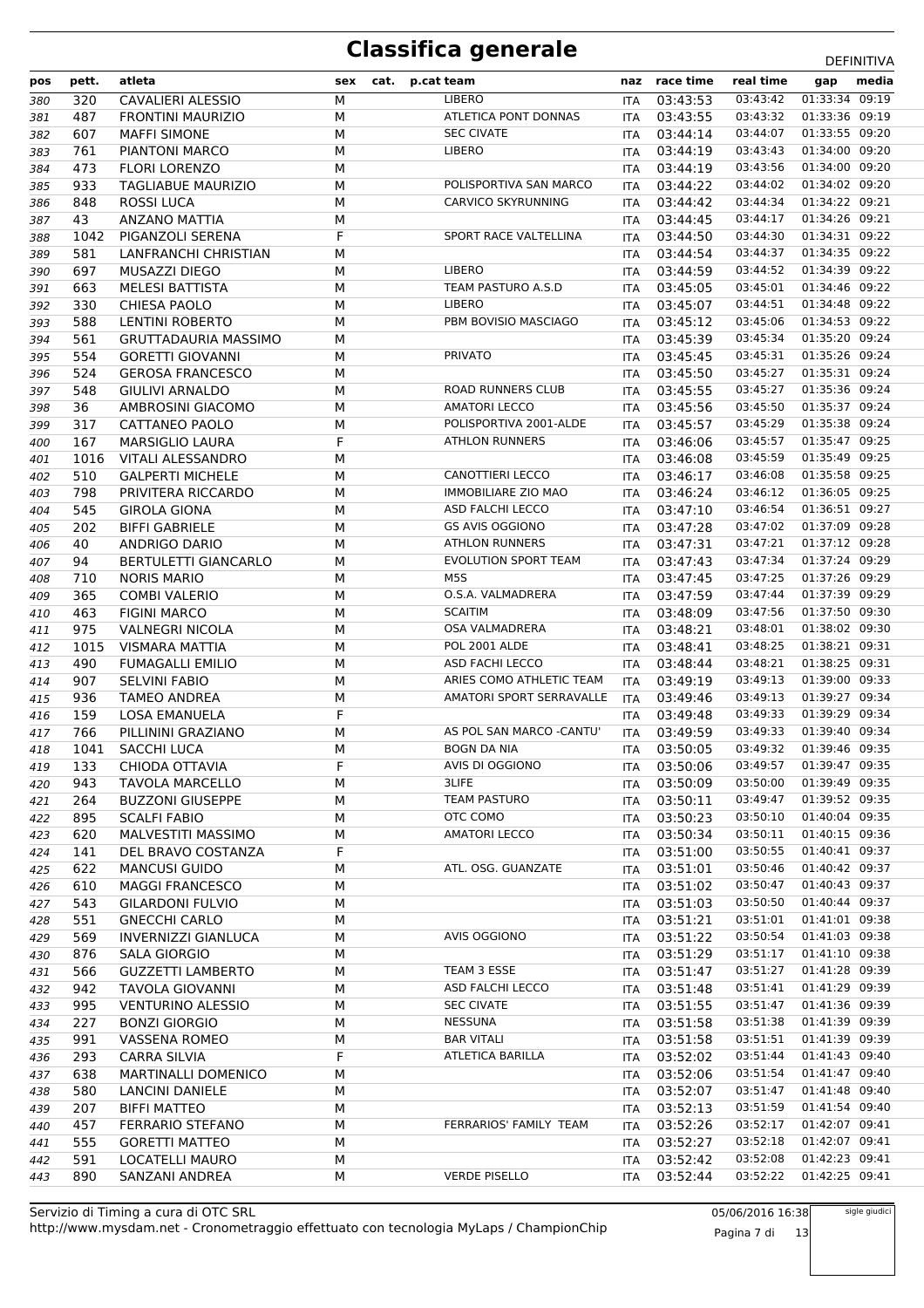| pos | pett. | atleta                      | sex | cat. | p.cat team                 | naz        | race time    | real time | gap            | media |
|-----|-------|-----------------------------|-----|------|----------------------------|------------|--------------|-----------|----------------|-------|
| 444 | 587   | <b>LAVELLI MAURO</b>        | M   |      | CARVICO SKYRUNNING         | <b>ITA</b> | 03:52:44     | 03:52:34  | 01:42:25 09:41 |       |
| 445 | 68    | <b>BARUTTI AURELIO</b>      | M   |      | <b>OSA VALMADRERA</b>      | ITA        | 03:53:16     | 03:52:58  | 01:42:57 09:43 |       |
| 446 | 698   | NASATTI CARLO               | M   |      |                            | <b>ITA</b> | 03:53:31     | 03:53:12  | 01:43:11 09:43 |       |
| 447 | 1000  | <b>VERONELLI PAOLO</b>      | M   |      |                            | <b>ITA</b> | 03:53:36     | 03:53:28  | 01:43:17 09:43 |       |
| 448 | 189   | RUSCONI MARIA TERESA        | F   |      | ATLETICA LECCO COLOMBO     | ITA        | 03:53:37     | 03:53:19  | 01:43:17 09:44 |       |
|     |       |                             |     |      | O.S.A. VALMADRERA          |            |              | 03:53:40  | 01:43:34 09:44 |       |
| 449 | 845   | RONDINELLI ROBERTO          | M   |      |                            | ITA        | 03:53:53     |           |                |       |
| 450 | 423   | DELL'ORO MICHELE            | M   |      |                            | <b>ITA</b> | 03:54:31     | 03:54:04  | 01:44:12 09:46 |       |
| 451 | 880   | <b>SALA OMAR</b>            | M   |      | <b>NESSUNA</b>             | ITA        | 03:54:41     | 03:54:30  | 01:44:22 09:46 |       |
| 452 | 585   | LATTUADA ROBERTO            | M   |      | TEAM 3 ESSE                | <b>ITA</b> | 03:54:43     | 03:54:22  | 01:44:23 09:46 |       |
| 453 | 645   | <b>MASPERI VALERIO</b>      | M   |      | <b>GS AVIS OGGIONO</b>     | <b>ITA</b> | 03:54:43     | 03:54:26  | 01:44:24 09:46 |       |
| 454 | 804   | RADAELLI NICOLA             | M   |      |                            | ITA        | 03:54:44     | 03:54:24  | 01:44:25 09:46 |       |
| 455 | 856   | ROVIARO FRANCESCO           | M   |      | <b>ISAM MILANO</b>         | <b>ITA</b> | 03:54:47     | 03:54:24  | 01:44:28 09:46 |       |
|     | 922   | <b>SPINI ANDREA</b>         | M   |      | ASD POLISPORTIVA ROVINATA  |            | 03:54:54     | 03:54:36  | 01:44:35 09:47 |       |
| 456 |       |                             |     |      |                            | <b>ITA</b> |              |           |                |       |
| 457 | 958   | <b>TOCCHETTI JOSEPH</b>     | M   |      |                            | ITA        | 03:54:56     | 03:54:48  | 01:44:37 09:47 |       |
| 458 | 660   | <b>MELCHIORRE LUIGI</b>     | M   |      | <b>LIBERO</b>              | ITA        | 03:54:57     | 03:54:38  | 01:44:38 09:47 |       |
| 459 | 208   | <b>BILANZONE GIUSEPPE</b>   | M   |      | 3LIFE                      | <b>ITA</b> | 03:54:59     | 03:54:43  | 01:44:40 09:47 |       |
| 460 | 492   | <b>FUMAGALLI GIANLUCA</b>   | M   |      | <b>OSA VALMADRERA</b>      | ITA        | 03:55:25     | 03:55:04  | 01:45:06 09:48 |       |
| 461 | 380   | <b>CORTI ANDREA</b>         | M   |      | EVOLUTION SPORT TEAM       | <b>ITA</b> | 03:55:26     | 03:55:23  | 01:45:07 09:48 |       |
| 462 | 318   | <b>CATTONI GIOVANNI</b>     | M   |      | ASD MARATONETI GAGGIANO    | <b>ITA</b> | 03:55:32     | 03:55:22  | 01:45:13 09:48 |       |
|     | 221   | <b>BONANNO FRANCESCO</b>    | M   |      |                            |            | 03:55:34     | 03:55:06  | 01:45:15 09:48 |       |
| 463 |       |                             |     |      |                            | ITA        |              |           | 01:45:15 09:48 |       |
| 464 | 743   | PASSINO GIOVANNI            | M   |      |                            | <b>ITA</b> | 03:55:34     | 03:55:26  |                |       |
| 465 | 572   | <b>INVERNIZZI RAFFAELE</b>  | M   |      | <b>AMATORI LECCO</b>       | ITA        | 03:55:42     | 03:55:36  | 01:45:23 09:49 |       |
| 466 | 834   | <b>RIVA MARCO</b>           | M   |      |                            | ITA        | 03:55:42     | 03:55:12  | 01:45:23 09:49 |       |
| 467 | 145   | <b>FORNASA CATERINA</b>     | F   |      | <b>ATHLON RUNNERS</b>      | ITA        | 03:56:06     | 03:55:57  | 01:45:47 09:50 |       |
| 468 | 779   | POLVARA GABRIELE            | M   |      | <b>GPL GALBIATE</b>        | <b>ITA</b> | 03:56:19     | 03:56:06  | 01:45:59 09:50 |       |
| 469 | 123   | <b>BONGIOVANNI FEDERICA</b> | F   |      |                            | ITA        | 03:56:19     | 03:56:07  | 01:46:00 09:50 |       |
| 470 | 728   | PANZERI LORENZO             | М   |      | <b>AVIS OGGIONO</b>        | ITA        | 03:56:30     | 03:56:15  | 01:46:11 09:51 |       |
|     | 964   | <b>TONETTI MASSIMO</b>      | M   |      | G.S.A. COMETA              |            | 03:56:50     | 03:56:29  | 01:46:31 09:52 |       |
| 471 |       |                             |     |      |                            | <b>ITA</b> |              |           |                |       |
| 472 | 336   | CIVATI ANGELO CLAUDIO       | M   |      | <b>LIBERO</b>              | ITA        | 03:57:05     | 03:56:34  | 01:46:46 09:52 |       |
| 473 | 584   | <b>LAROSA MARCO</b>         | M   |      |                            | <b>ITA</b> | 03:57:18     | 03:56:59  | 01:46:59 09:53 |       |
| 474 | 220   | <b>BONALANA GUSTAVO</b>     | M   |      | LIBERO                     | ITA        | 03:57:29     | 03:57:04  | 01:47:10 09:53 |       |
| 475 | 287   | <b>CARENINI FILIPPO</b>     | M   |      |                            | ITA        | 03:57:32     | 03:57:04  | 01:47:13 09:53 |       |
| 476 | 831   | <b>RIVA DANTE</b>           | M   |      | <b>SEC CIVATE</b>          | ITA        | 03:57:41     | 03:57:30  | 01:47:22 09:54 |       |
| 477 | 315   | CATTANEO EMILIANO           | M   |      | <b>HAPPY RUNNER</b>        | <b>ITA</b> | 03:57:43     | 03:57:15  | 01:47:24 09:54 |       |
|     | 494   | <b>FUMAGALLI PIETRO</b>     | M   |      | G.S. AVIS OGGIONO          |            | 03:57:43     | 03:57:12  | 01:47:24 09:54 |       |
| 478 |       |                             |     |      |                            | ITA        |              |           | 01:47:29 09:54 |       |
| 479 | 977   | <b>VALSECCHI ALBERTO</b>    | M   |      |                            | <b>ITA</b> | 03:57:48     | 03:57:19  |                |       |
| 480 | 1031  | <b>ZOCCATELLI FABIO</b>     | М   |      | LIBERO                     | <b>ITA</b> | 03:58:00     | 03:57:49  | 01:47:41 09:54 |       |
| 481 | 1019  | <b>VITALI ROCCO</b>         | M   |      |                            | ITA        | 03:58:02     | 03:58:00  | 01:47:43 09:55 |       |
| 482 | 284   | <b>CAPRIO ANDREA</b>        | М   |      | <b>BIELLA RUNNING</b>      | ITA        | 03:58:03     | 03:57:42  | 01:47:43 09:55 |       |
| 483 | 495   | <b>FUMAGALLI RAFFAELE</b>   | М   |      | <b>POL. 2001 ALDE</b>      | ITA        | 03:58:12     | 03:58:10  | 01:47:53 09:55 |       |
| 484 | 892   | SCACCABAROZZI PIETRO        | M   |      | 3LIFE                      | ITA.       | 03:58:26     | 03:58:03  | 01:48:07 09:56 |       |
| 485 | 624   | <b>MANDELLI MARIO</b>       | М   |      | <b>GDM</b>                 | ITA        | 03:58:31     | 03:57:58  | 01:48:12 09:56 |       |
|     | 802   | RADAELLI DIEGO              | М   |      | <b>ALTITUDE RACE</b>       |            | 03:58:32     | 03:58:27  | 01:48:13 09:56 |       |
| 486 |       |                             |     |      |                            | ITA        |              |           |                |       |
| 487 | 1028  | ZARLENGA PIETRO             | M   |      | ATINA TRAIL RUNNING ASD    | ITA        | 03:58:36     | 03:58:33  | 01:48:17 09:56 |       |
| 488 | 732   | PANZERI MATTIA              | М   |      | <b>BALLABIO SPORT TEAM</b> | ITA        | 03:58:36     | 03:58:22  | 01:48:17 09:56 |       |
| 489 | 406   | <b>CURIONI GIANCARLO</b>    | М   |      | O.S.A. VALMADRERA          | ITA        | 03:58:37     | 03:58:05  | 01:48:17 09:56 |       |
| 490 | 541   | <b>GILARDI ANDREA</b>       | M   |      | <b>SEC CIVATE</b>          | ITA        | 03:58:41     | 03:58:24  | 01:48:22 09:56 |       |
| 491 | 259   | <b>BUTTI CHRISTIAN</b>      | М   |      |                            |            | ITA 03:58:44 | 03:58:13  | 01:48:25 09:56 |       |
| 492 | 65    | <b>BAROZZI STEFANO</b>      | М   |      |                            |            | ITA 03:58:48 | 03:58:42  | 01:48:29 09:56 |       |
| 493 | 154   | <b>GIUSTOLISI BEATRICE</b>  | F   |      | 2002 MARATHON CLUB         | <b>ITA</b> | 03:58:48     | 03:58:30  | 01:48:29 09:57 |       |
| 494 | 813   | REATI ALESSANDRO            | М   |      | <b>ALTITUDE RACE</b>       | ITA        | 03:59:10     | 03:58:49  | 01:48:51 09:57 |       |
|     |       |                             |     |      |                            |            |              |           |                |       |
| 495 | 32    | <b>ALBONICO GABRIELE</b>    | М   |      | ATLETICA TEAM BRIANZA      | ITA        | 03:59:19     | 03:58:47  | 01:49:00 09:58 |       |
| 496 | 846   | ROSSETTI DAVIDE             | М   |      | TEAM3ESSE                  | ITA        | 03:59:37     | 03:59:16  | 01:49:18 09:59 |       |
| 497 | 201   | BIFFI ALESSANDRO            | М   |      | <b>GS AVIS OGGIONO</b>     | ITA        | 03:59:43     | 03:59:16  | 01:49:24 09:59 |       |
| 498 | 192   | SPREAFICO CHIARA            | F   |      | POLISPORTIVA ROVINATA      | ITA        | 03:59:55     | 03:59:42  | 01:49:35 09:59 |       |
| 499 | 404   | <b>CRUPI VINCENZO</b>       | М   |      | <b>GPL GALBIATE</b>        | ITA        | 04:00:13     | 04:00:05  | 01:49:54 10:00 |       |
| 500 | 780   | POLVARA LUCA                | М   |      | <b>UISP</b>                | ITA        | 04:00:18     | 03:59:56  | 01:49:59 10:00 |       |
| 501 | 39    | ANDREOTTI DAVIDE            | М   |      |                            | ITA        | 04:00:20     | 03:59:54  | 01:50:01 10:00 |       |
| 502 | 823   | RIGAMONTI MARCO             | М   |      | <b>LIBERO</b>              | <b>ITA</b> | 04:00:29     | 04:00:17  | 01:50:10 10:01 |       |
|     |       |                             |     |      | <b>LIBERO</b>              |            | ITA 04:00:45 | 04:00:14  | 01:50:26 10:01 |       |
| 503 | 726   | PANZERI GIORGIO             | М   |      |                            |            |              |           |                |       |
| 504 | 489   | <b>FUMAGALLI ANGELO</b>     | М   |      |                            | ITA        | 04:00:52     | 04:00:22  | 01:50:33 10:02 |       |
| 505 | 96    | <b>BIANCHI ANDREA</b>       | М   |      | ATLETICA CINISELLO         | <b>ITA</b> | 04:00:54     | 04:00:42  | 01:50:35 10:02 |       |
| 506 | 520   | <b>GELFI ROBERTO</b>        | М   |      |                            | ITA        | 04:00:54     | 04:00:37  | 01:50:35 10:02 |       |
| 507 | 1006  | <b>VILLA LORENZO</b>        | М   |      |                            | ITA        | 04:01:04     | 04:00:46  | 01:50:45 10:02 |       |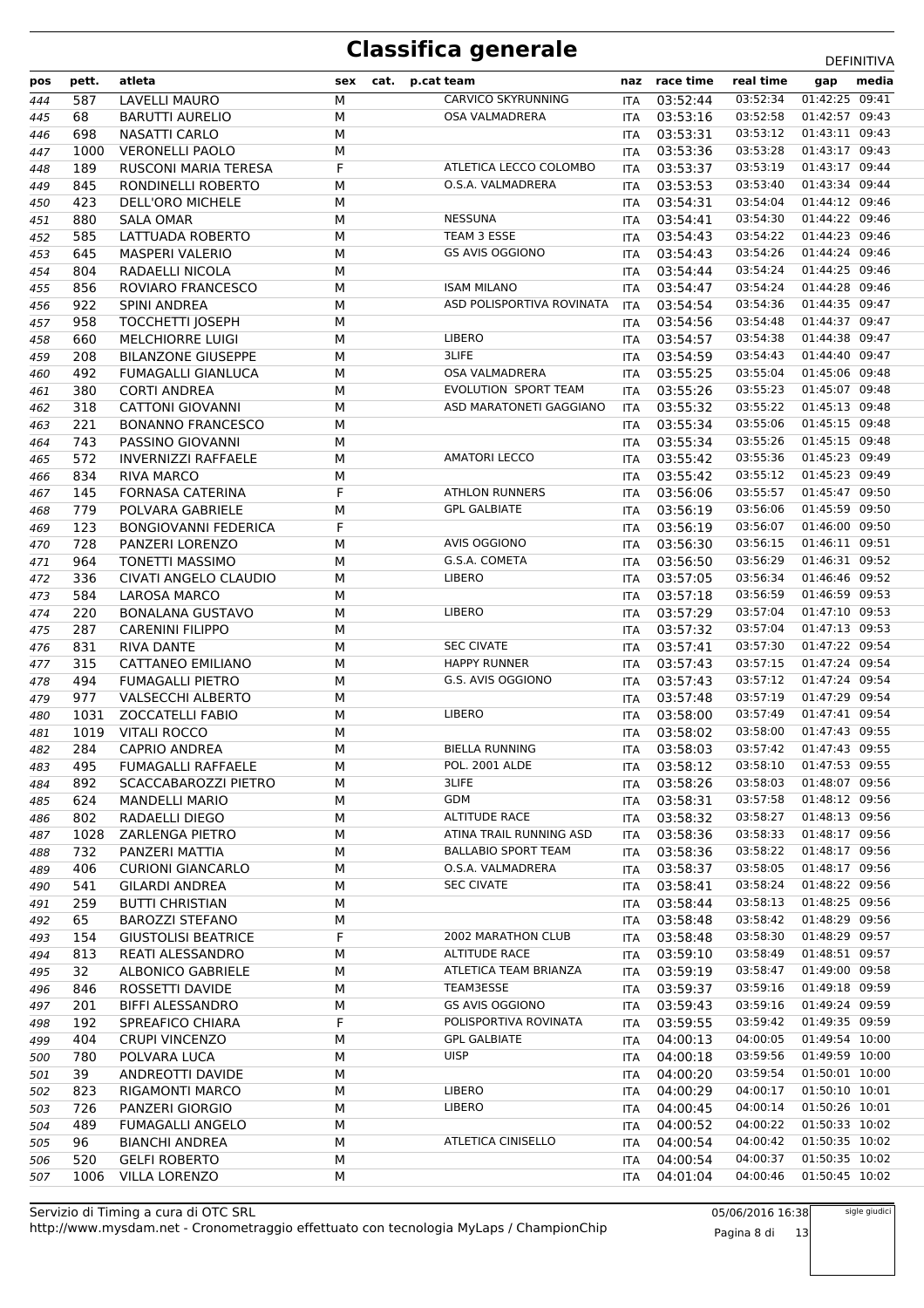| pos | pett. | atleta                     | sex | cat. | p.cat team                    | naz        | race time                                | real time | gap            | media |
|-----|-------|----------------------------|-----|------|-------------------------------|------------|------------------------------------------|-----------|----------------|-------|
| 508 | 981   | <b>VALSECCHI MAURO</b>     | М   |      | <b>LIBERO</b>                 | ITA        | 04:01:10                                 | 04:00:53  | 01:50:51 10:02 |       |
| 509 | 869   | RUSINA' GIORGIO            | М   |      | UNIONE SPORTIVA ATLETICA      | ITA        | 04:01:11                                 | 04:00:54  | 01:50:52 10:02 |       |
| 510 | 41    | <b>ANTONIOLI MICHELE</b>   | М   |      | <b>ATLETICA MONTEROSA</b>     | ITA        | 04:01:11                                 | 04:00:52  | 01:50:52 10:02 |       |
| 511 | 525   | <b>GEROSA MARCO</b>        | М   |      | <b>IGNEFFETTI</b>             | ITA        | 04:01:22                                 | 04:00:47  | 01:51:03 10:03 |       |
| 512 | 1014  | VISMARA GIANCARLO          | М   |      | G.S. AVIS OGGIONO             | ITA        | 04:01:27                                 | 04:00:58  | 01:51:08 10:03 |       |
| 513 | 502   | <b>GAGLIANO STEFANO</b>    | М   |      |                               | ITA        | 04:01:45                                 | 04:01:26  | 01:51:25 10:04 |       |
| 514 | 248   | <b>BRUMANA ANDREA</b>      | М   |      | A.S.PREMANA                   | ITA        | 04:01:47                                 | 04:01:43  | 01:51:28 10:04 |       |
| 515 | 1001  | <b>VETTORELLO DAVIDE</b>   | М   |      | G.S. AVIS OGGIONO             | ITA        | 04:01:48                                 | 04:01:28  | 01:51:29 10:04 |       |
| 516 | 491   | <b>FUMAGALLI FABRIZIO</b>  | М   |      | G.S. AVIS OGGIONO             | ITA        | 04:01:48                                 | 04:01:20  | 01:51:29 10:04 |       |
| 517 | 746   | PELLEGATTA CARLO           | М   |      |                               | ITA        | 04:01:49                                 | 04:01:26  | 01:51:30 10:04 |       |
| 518 | 89    | <b>BERTOLA DAVIDE</b>      | М   |      |                               | <b>ITA</b> | 04:02:02                                 | 04:01:43  | 01:51:43 10:05 |       |
| 519 | 46    | AONDIO MARCELLO            | М   |      | LIBERO                        | ITA        | 04:02:29                                 | 04:02:12  | 01:52:10 10:06 |       |
| 520 | 969   | <b>VAGHI MARCO</b>         | М   |      |                               | ITA        | 04:02:31                                 | 04:02:12  | 01:52:12 10:06 |       |
| 521 | 212   | <b>BOHRER OLIVIER</b>      | М   |      |                               | <b>ITA</b> | 04:02:42                                 | 04:02:21  | 01:52:23 10:06 |       |
| 522 | 684   | <b>MONTAGNA LUCA</b>       | М   |      | ASD POLISPORTIVA ROVINATA     | ITA        | 04:03:29                                 | 04:03:21  | 01:53:10 10:08 |       |
| 523 | 941   | <b>TARZI GIANLUIGI</b>     | М   |      | ARIES COMO ATHLETIC TEAM      | ITA        | 04:03:31                                 | 04:03:13  | 01:53:12 10:08 |       |
| 524 | 888   | <b>SANELLI MARIO</b>       | М   |      |                               | ITA        | 04:03:32                                 | 04:03:16  | 01:53:13 10:08 |       |
| 525 | 183   | REDAELLI AUGUSTA           | F   |      | O.S.A. VALMADRERA             | ITA        | 04:03:34                                 | 04:03:14  | 01:53:15 10:08 |       |
| 526 | 351   | <b>COLOMBO LORENZO</b>     | М   |      | ATL. FRI.MA.S.                | ITA        | 04:03:39                                 | 04:03:21  | 01:53:20 10:09 |       |
| 527 | 481   | <b>FRANGIONI DANIELE</b>   | М   |      |                               | <b>ITA</b> | 04:03:40                                 | 04:03:37  | 01:53:21 10:09 |       |
| 528 | 884   | <b>SALA STEFANO</b>        | М   |      | <b>EVOLUTION SPORT TEAM</b>   | ITA        | 04:03:44                                 | 04:03:34  | 01:53:25 10:09 |       |
| 529 | 939   | <b>TARABINI MARCO</b>      | М   |      |                               | ITA        | 04:03:50                                 | 04:03:38  | 01:53:30 10:09 |       |
| 530 | 789   | POZZI LUCA                 | М   |      |                               | <b>ITA</b> | 04:03:55                                 | 04:03:41  | 01:53:36 10:09 |       |
| 531 | 118   | <b>BAGGIOLI SABINA</b>     | F   |      | ASD GER RANCIO                | ITA        | 04:04:01                                 | 04:03:41  | 01:53:42 10:10 |       |
| 532 | 357   | COLOMBO PAOLO              | М   |      |                               | ITA        | 04:04:41                                 | 04:04:21  | 01:54:22 10:11 |       |
| 533 | 963   | TONELLO ANDREA             | М   |      | LESALAMELLE                   | <b>ITA</b> | 04:04:47                                 | 04:04:41  | 01:54:28 10:11 |       |
| 534 | 583   | <b>LANZI LUIGI</b>         | М   |      | <b>FRIMAS</b>                 | ITA        | 04:04:48                                 | 04:04:45  | 01:54:29 10:11 |       |
| 535 | 703   | NAZZARO GIANLUCA           | М   |      | G.S. AVIS OGGIONO             | ITA        | 04:05:00                                 | 04:04:44  | 01:54:41 10:12 |       |
| 536 | 251   | <b>BRUSADELLI GIUSEPPE</b> | М   |      |                               | <b>ITA</b> | 04:05:11                                 | 04:04:45  | 01:54:52 10:12 |       |
| 537 | 74    | <b>BENATTI IVO</b>         | М   |      | <b>OSA VALMADRERA</b>         | ITA        | 04:05:17                                 | 04:04:56  | 01:54:58 10:13 |       |
| 538 | 949   | <b>TENDERINI ANTONIO</b>   | М   |      | A.S, PREMANA                  | ITA        | 04:05:39                                 | 04:05:17  | 01:55:20 10:14 |       |
| 539 | 852   | <b>ROTA FRANCO</b>         | М   |      | <b>EVOLUTION SPORT TEAM</b>   | <b>ITA</b> | 04:05:58                                 | 04:05:49  | 01:55:39 10:14 |       |
| 540 | 425   | DELLE DONNE LUCA           | М   |      |                               | ITA        | 04:06:32                                 | 04:06:02  | 01:56:13 10:16 |       |
| 541 | 399   | <b>CRIPPA FILIPPO</b>      | М   |      | <b>GDM</b>                    | ITA        | 04:06:39                                 | 04:06:05  | 01:56:20 10:16 |       |
| 542 | 157   | <b>IACOVELLI ANTONELLA</b> | F   |      |                               | <b>ITA</b> | 04:06:44                                 | 04:06:19  | 01:56:25 10:16 |       |
| 543 | 752   | PENNATI LUCA               | М   |      |                               | ITA        | 04:06:45                                 | 04:06:08  | 01:56:26 10:16 |       |
| 544 | 839   | <b>RIZZI LUCA</b>          | М   |      | LIBERO                        | ITA        | 04:06:45                                 | 04:06:08  | 01:56:26 10:16 |       |
| 545 | 397   | <b>CRIMELLA ERNESTO</b>    | М   |      |                               | <b>ITA</b> | 04:06:46                                 | 04:06:33  | 01:56:27 10:16 |       |
| 546 | 1017  | <b>VITALI MASSIMO</b>      | М   |      | <b>BORGHETTO RUNNING TEAM</b> | <b>ITA</b> | 04:06:54                                 | 04:06:41  | 01:56:35 10:17 |       |
| 547 | 69    | <b>BARZAGHI GIULIO</b>     | M   |      |                               |            | ITA  04:07:12  04:06:42  01:56:53  10:17 |           |                |       |
| 548 | 1050  | <b>CORTI FRANCESCO</b>     | М   |      |                               | ITA.       | 04:07:31                                 | 04:07:27  | 01:57:12 10:18 |       |
| 549 | 242   | <b>BRAMBILLA PIERLUIGI</b> | М   |      | G.S. AVIS OGGIONO             | ITA        | 04:07:31                                 | 04:07:05  | 01:57:12 10:18 |       |
| 550 | 955   | TESTA FABIO                | М   |      | G.S. AVIS OGGIONO             | ITA        | 04:07:34                                 | 04:07:09  | 01:57:15 10:18 |       |
| 551 | 956   | <b>THALER ITALO</b>        | М   |      | <b>SEV VALMADRERA</b>         | ITA        | 04:07:54                                 | 04:07:49  | 01:57:35 10:19 |       |
| 552 | 304   | CASTELLETTI MAURIZIO       | М   |      | <b>GSA COMETA</b>             | ITA        | 04:08:00                                 | 04:07:36  | 01:57:41 10:19 |       |
| 553 | 81    | <b>BERNASCONI LUCA</b>     | М   |      | ARIES COMO ATHLETIC TEAM      | ITA        | 04:08:01                                 | 04:07:44  | 01:57:42 10:20 |       |
| 554 | 582   | LANFRANCHI FRANCESCO       | М   |      | <b>RUNCARD</b>                | ITA        | 04:08:02                                 | 04:07:51  | 01:57:43 10:20 |       |
| 555 | 263   | <b>BUZZONI FABIO</b>       | м   |      | POLISPORTIVA LA BRUNA         | ITA        | 04:08:14                                 | 04:08:01  | 01:57:55 10:20 |       |
| 556 | 828   | RINI ROBERTO               | м   |      | ATLETICA ERBA                 | ITA        | 04:08:31                                 | 04:08:00  | 01:58:12 10:21 |       |
| 557 | 499   | <b>FUOCO VINCENZO</b>      | м   |      | <b>AMATORI LECCO</b>          | ITA        | 04:08:34                                 | 04:08:12  | 01:58:15 10:21 |       |
| 558 | 186   | RIGAMONTI MARIA TERESA     | F   |      | <b>OTC</b>                    | ITA.       | 04:08:50                                 | 04:08:28  | 01:58:31 10:22 |       |
| 559 | 504   | <b>GALBIATI STEFANO</b>    | м   |      | <b>OTC</b>                    | ITA        | 04:08:50                                 | 04:08:28  | 01:58:31 10:22 |       |
| 560 | 690   | MONZANI MASSIMILIANO       | М   |      | <b>GAMBER DE CUNCURESS</b>    | ITA        | 04:08:55                                 | 04:08:26  | 01:58:36 10:22 |       |
| 561 | 629   | <b>MANZONI GIANLUIGI</b>   | м   |      | FREE RUNNERS LECCO            | ITA        | 04:08:57                                 | 04:08:50  | 01:58:38 10:22 |       |
| 562 | 533   | <b>GHISLENI MARCO</b>      | М   |      |                               | ITA        | 04:09:09                                 | 04:08:34  | 01:58:50 10:22 |       |
| 563 | 824   | RIGAMONTI MAURIZIO         | М   |      |                               | ITA        | 04:09:13                                 | 04:09:04  | 01:58:54 10:23 |       |
| 564 | 954   | <b>TESTA CARLO</b>         | М   |      | O.S.A. VALMADRERA             | <b>ITA</b> | 04:09:22                                 | 04:08:57  | 01:59:03 10:23 |       |
| 565 | 438   | DOSSI PAOLO                | М   |      | POL. 2001 ALDE                | ITA        | 04:09:29                                 | 04:09:13  | 01:59:10 10:23 |       |
| 566 | 226   | <b>BONFANTI ANTONIO</b>    | М   |      | <b>SEC CIVATE</b>             | ITA        | 04:09:37                                 | 04:09:27  | 01:59:18 10:24 |       |
| 567 | 1049  | MEZZERA MATTEO             | М   |      |                               | ITA        | 04:09:59                                 | 04:09:47  | 01:59:40 10:24 |       |
| 568 | 651   | MAYR ALESSANDRO            | м   |      | <b>RS TEAM</b>                | ITA        | 04:10:07                                 | 04:09:49  | 01:59:47 10:25 |       |
| 569 | 843   | RONCALLI GIOVANNI          | М   |      |                               | ITA        | 04:10:30                                 | 04:09:56  | 02:00:11 10:26 |       |
| 570 | 132   | CHIAPPA SILVIA             | F   |      |                               | ITA        | 04:10:32                                 | 04:10:14  | 02:00:13 10:26 |       |
| 571 | 748   | PELLICCIOLI ANTONIO        | М   |      | ATLETICA CESANO MADERNO       | <b>ITA</b> | 04:10:40                                 | 04:10:28  | 02:00:21 10:26 |       |

http://www.mysdam.net - Cronometraggio effettuato con tecnologia MyLaps / ChampionChip Servizio di Timing a cura di OTC SRL

05/06/2016 16:38 Pagina 9 di 13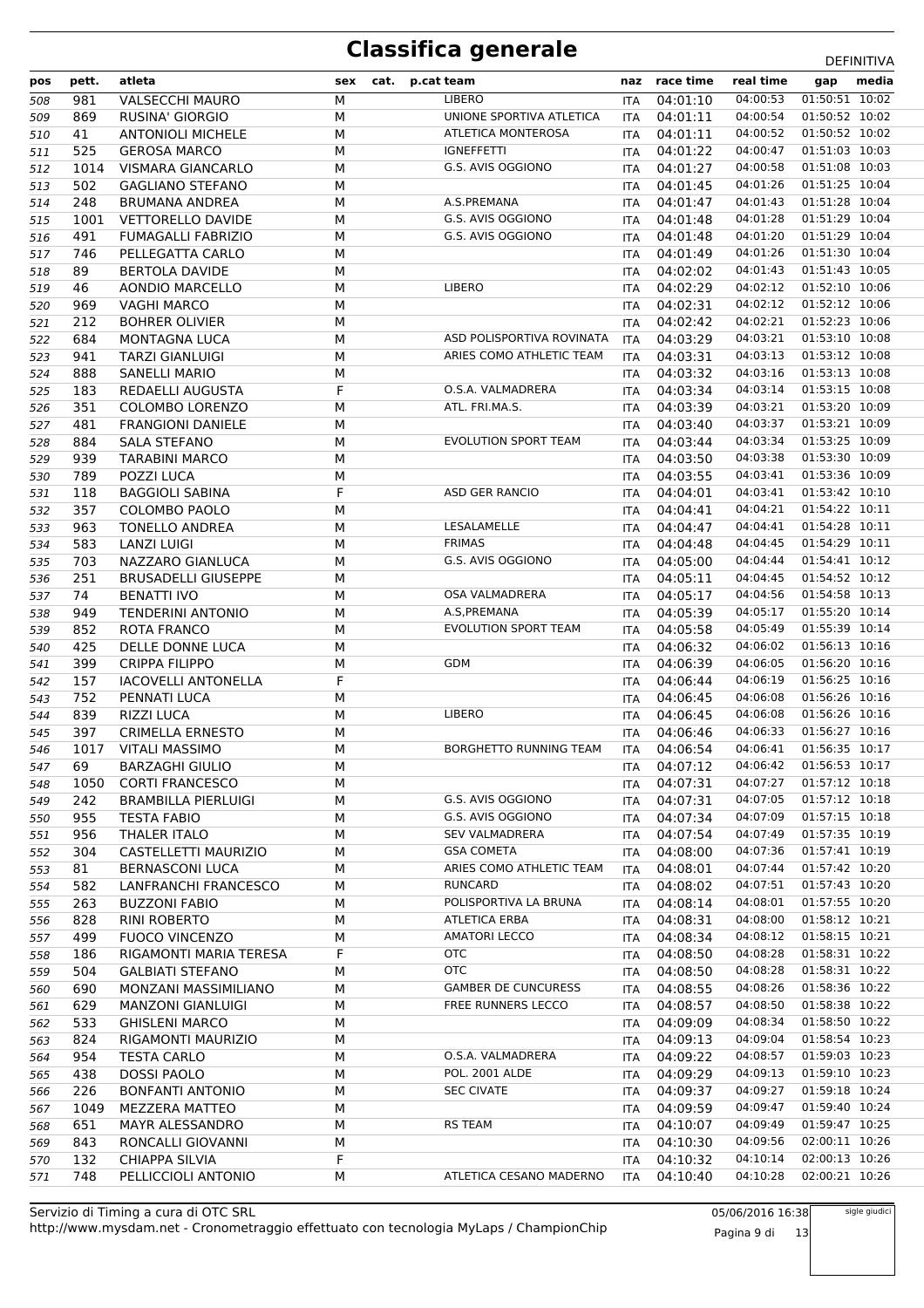| pos | pett. | atleta                               | sex | cat. | p.cat team |                                         | naz        | race time | real time                 | gap            | media         |
|-----|-------|--------------------------------------|-----|------|------------|-----------------------------------------|------------|-----------|---------------------------|----------------|---------------|
| 572 | 860   | <b>RUSCONI ANDREA</b>                | М   |      |            | O.S.A. VALMADRERA                       | <b>ITA</b> | 04:11:07  | 04:10:49                  | 02:00:48 10:27 |               |
| 573 | 498   | <b>FUNES ANDREA</b>                  | М   |      |            | <b>BAR VITALI</b>                       | <b>ITA</b> | 04:11:29  | 04:11:05                  | 02:01:10 10:28 |               |
| 574 | 144   | <b>DURANTE CRISTINA</b>              | F   |      |            | ORTICA TEAM MILANO                      | <b>ITA</b> | 04:11:38  | 04:11:15                  | 02:01:19 10:29 |               |
| 575 | 606   | <b>MAFFEIS FEDERICO</b>              | M   |      |            | <b>EVOLUTION SPORT TEAM</b>             | <b>ITA</b> | 04:12:19  | 04:12:09                  | 02:02:00 10:30 |               |
| 576 | 138   | D'ANGELI ALESSANDRA                  | F   |      |            | O.S.A. VALMADRERA                       | <b>ITA</b> | 04:12:28  | 04:12:15                  | 02:02:09 10:31 |               |
| 577 | 740   | <b>PASINO ROBERTO</b>                | М   |      |            | <b>CSI</b>                              | <b>ITA</b> | 04:12:42  | 04:12:11                  | 02:02:23 10:31 |               |
| 578 | 232   | <b>BOSCAGLI MATTEO</b>               | M   |      |            |                                         | ITA        | 04:12:54  | 04:12:29                  | 02:02:35 10:32 |               |
| 579 | 575   | <b>IZZO CIRO</b>                     | М   |      |            | TEAM 3 ESSE                             | <b>ITA</b> | 04:12:59  | 04:12:37                  | 02:02:40 10:32 |               |
| 580 | 135   | <b>CORTI CHIARA</b>                  | F   |      |            |                                         | <b>ITA</b> | 04:13:04  | 04:12:43                  | 02:02:45 10:32 |               |
| 581 | 649   | MASTROLONARDO                        | M   |      |            | VERDE PISELLO GROUP MILANO ITA          |            | 04:13:11  | 04:12:50                  | 02:02:52 10:32 |               |
| 582 | 970   | <b>ROBERTO</b><br><b>VAGO ANDREA</b> | M   |      |            |                                         | <b>ITA</b> | 04:13:30  | 04:13:16                  | 02:03:11 10:33 |               |
| 583 | 967   | <b>TUFAROLO FABIO</b>                | М   |      |            |                                         | <b>ITA</b> | 04:14:01  | 04:13:49                  | 02:03:42 10:35 |               |
| 584 | 260   | <b>BUTTI EMILIO</b>                  | М   |      |            | POLISPORTIVA2001 ALDE                   | ITA        | 04:14:06  | 04:13:35                  | 02:03:47 10:35 |               |
| 585 | 934   | <b>TAGLIABUE ROBERTO</b>             | M   |      |            | TEAM OTC COMO                           | <b>ITA</b> | 04:14:18  | 04:13:56                  | 02:03:59 10:35 |               |
| 586 | 355   | <b>COLOMBO MICHELE</b>               | М   |      |            | O.S.A. VALMADRERA                       | <b>ITA</b> | 04:14:22  | 04:14:12                  | 02:04:03 10:35 |               |
| 587 | 269   | CALCATERRA GIANCARLO                 | M   |      |            | PT SKYRUNNING                           | <b>ITA</b> | 04:14:23  | 04:14:02                  | 02:04:04 10:35 |               |
| 588 | 134   | <b>CIRESA GIOVANNA</b>               | F   |      |            |                                         | ITA        | 04:14:30  | 04:14:03                  | 02:04:11 10:36 |               |
| 589 | 125   | <b>CALIO' ELENA</b>                  | F   |      |            | TEAM PASTURO ASD                        | <b>ITA</b> | 04:14:30  | 04:14:03                  | 02:04:11 10:36 |               |
| 590 | 601   | <b>BONFANTI LUCIANO</b>              | M   |      |            |                                         | ITA        | 04:14:33  | 04:14:07                  | 02:04:14 10:36 |               |
| 591 | 763   | PIBIRI RICCARDO                      | M   |      |            |                                         | <b>ITA</b> | 04:14:46  | 04:14:34                  | 02:04:27 10:36 |               |
| 592 | 757   | PEROSSI ALESSANDRO                   | М   |      |            | O.S.A. VALMADRERA                       | <b>ITA</b> | 04:14:47  | 04:14:30                  | 02:04:28 10:36 |               |
| 593 | 681   | <b>MOLTENI LUCA</b>                  | М   |      |            |                                         | <b>ITA</b> | 04:14:59  | 04:14:32                  | 02:04:40 10:37 |               |
| 594 | 80    | <b>BERIZZI GIOVANNI</b>              | М   |      |            | LAZZARUNNING                            | <b>ITA</b> | 04:15:14  | 04:14:52                  | 02:04:55 10:38 |               |
|     |       | <b>BATTISTA</b>                      |     |      |            |                                         |            |           |                           |                |               |
| 595 | 271   | <b>CALVI MATTEO</b>                  | М   |      |            |                                         | ITA        | 04:15:15  | 04:14:45                  | 02:04:56 10:38 |               |
| 596 | 120   | <b>BALLARIN SILVIA</b>               | F   |      |            | <b>BELLAGIO SKY TEAM</b>                | <b>ITA</b> | 04:15:32  | 04:15:13                  | 02:05:12 10:38 |               |
| 597 | 451   | <b>FANTINI GIULIANO</b>              | M   |      |            | LIBERO                                  | ITA        | 04:15:43  | 04:15:26                  | 02:05:24 10:39 |               |
| 598 | 900   | <b>SCOLA ALFREDO</b>                 | м   |      |            |                                         | <b>ITA</b> | 04:15:46  | 04:15:10                  | 02:05:27 10:39 |               |
| 599 | 255   | <b>BURATTI PAOLO</b>                 | М   |      |            | <b>CARVICO SKYRUNNING</b>               | <b>ITA</b> | 04:16:15  | 04:16:05                  | 02:05:56 10:40 |               |
| 600 | 717   | PAGANI ALESSANDRO<br><b>DAVIDE</b>   | М   |      |            | <b>MICS</b>                             | <b>ITA</b> | 04:16:26  | 04:16:12                  | 02:06:06 10:41 |               |
| 601 | 418   | DE SIMONE LUCA                       | М   |      |            | <b>LIBERO</b>                           | ITA        | 04:17:06  | 04:16:56                  | 02:06:47 10:42 |               |
| 602 | 1012  | VISMARA CLAUDIO                      | M   |      |            | G.S. AVIS OGGIONO                       | <b>ITA</b> | 04:17:13  | 04:16:44                  | 02:06:54 10:43 |               |
| 603 | 467   | <b>FIORENCIS DARIO</b>               | M   |      |            | TEAM 3 ESSE                             | <b>ITA</b> | 04:17:23  | 04:17:02                  | 02:07:04 10:43 |               |
| 604 | 857   | ROZZONI MARIO                        | M   |      |            |                                         | <b>ITA</b> | 04:17:24  | 04:17:04                  | 02:07:05 10:43 |               |
| 605 | 996   | <b>VERDI CHRISTIAN</b>               | M   |      |            | <b>ORTICA TEAM</b>                      | <b>ITA</b> | 04:17:32  | 04:17:09                  | 02:07:13 10:43 |               |
| 606 | 639   | <b>MARTINELLA LORENZO</b>            | М   |      |            | OTC COMO                                | <b>ITA</b> | 04:18:18  | 04:18:07                  | 02:07:58 10:45 |               |
| 607 | 600   | <b>LUCCI RAFFAELE</b>                | М   |      |            | AVIS OGGIONO                            | <b>ITA</b> | 04:18:31  | 04:18:03                  | 02:08:12 10:46 |               |
| 608 | 500   | <b>GABRIELE VINCENZO</b>             | M   |      |            |                                         | <b>ITA</b> | 04:18:34  | 04:18:28                  | 02:08:15 10:46 |               |
| 609 | 718   | PAGANI FABIO                         | M   |      |            | TARTARUGHE DELLA KIRGHISIA ITA 04:18:56 |            |           | 04:18:41  02:08:36  10:47 |                |               |
| 610 | 169   | MOKRZYCKA PATRYCJA                   | F   |      |            | <b>VERDE PISELLO GROUP MILANO ITA</b>   |            | 04:19:04  | 04:18:43                  | 02:08:45 10:47 |               |
| 611 | 362   | <b>COLOMBO STEFANO</b>               | М   |      |            |                                         | ITA.       | 04:19:05  | 04:18:42                  | 02:08:46 10:47 |               |
| 612 | 508   | <b>GALLI NICOLA</b>                  | М   |      |            |                                         | ITA        | 04:19:08  | 04:18:57                  | 02:08:49 10:47 |               |
| 613 | 567   | <b>INVERNIZZI ERMES</b>              | М   |      |            |                                         | ITA        | 04:19:08  | 04:18:44                  | 02:08:49 10:47 |               |
| 614 | 1004  | VIGANO PAOLO                         | М   |      |            | AMICI DELLO SPORT BRIOSCO               | <b>ITA</b> | 04:19:12  | 04:18:41                  | 02:08:53 10:47 |               |
| 615 | 51    | <b>ARRIGONI VITTORE</b>              | М   |      |            |                                         | ITA        | 04:19:28  | 04:18:52                  | 02:09:08 10:48 |               |
| 616 | 122   | <b>BONALUMI SILVIA</b>               | F.  |      |            | <b>BIONE TRAILERS TEAM</b>              | ITA        | 04:19:28  | 04:18:52                  | 02:09:09 10:48 |               |
| 617 | 356   | <b>COLOMBO MIRCO</b>                 | М   |      |            | <b>HAPPY RUNNERS</b>                    | ITA        | 04:19:34  | 04:19:10                  | 02:09:15 10:48 |               |
| 618 | 383   | <b>CORTI DAVIDE</b>                  | М   |      |            | DC.80                                   | ITA        | 04:19:45  | 04:19:35                  | 02:09:26 10:49 |               |
| 619 | 750   | PELUCCHI MAURO                       | М   |      |            | SPARTACUS TRIATHLON LECCO               | <b>ITA</b> | 04:19:54  | 04:19:41                  | 02:09:35 10:49 |               |
| 620 | 377   | <b>CORTESI FRANCO</b>                | М   |      |            | G.S. OREZZO                             | ITA        | 04:20:40  | 04:20:24                  | 02:10:21 10:51 |               |
| 621 | 294   | <b>CARRARA IGOR</b>                  | М   |      |            | <b>GAN NEMBRO</b>                       | ITA        | 04:20:40  | 04:20:15                  | 02:10:21 10:51 |               |
| 622 | 686   | MONTELEONE LEONARDO                  | М   |      |            | ΝO                                      | ITA.       | 04:20:59  | 04:20:32                  | 02:10:40 10:52 |               |
| 623 | 847   | <b>ROSSI FRANZ</b>                   | М   |      |            | ALMOSTHERE ASD                          | ITA        | 04:21:09  | 04:20:33                  | 02:10:50 10:52 |               |
| 624 | 658   | <b>MEINARDI FRANCESCO</b>            | М   |      |            | <b>LIBERO</b>                           | ITA.       | 04:21:19  | 04:20:58                  | 02:11:00 10:53 |               |
| 625 | 306   | CASTELLI GEROLAMO                    | М   |      |            | G.S. AVIS OGGIONO                       | ITA        | 04:21:34  | 04:21:19                  | 02:11:15 10:53 |               |
| 626 | 778   | POLLA MARIO                          | М   |      |            |                                         | ITA        | 04:21:40  | 04:21:11                  | 02:11:21 10:54 |               |
| 627 | 334   | CITTERIO MAURIZIO                    | М   |      |            |                                         | ITA.       | 04:21:41  | 04:21:11                  | 02:11:22 10:54 |               |
| 628 | 151   | <b>GANINO ELISA</b>                  | F.  |      |            | POL 2001 ALDE                           | ITA        | 04:21:47  | 04:21:16                  | 02:11:28 10:54 |               |
| 629 | 885   | SALIERNO DOMENICO                    | М   |      |            |                                         | ITA        | 04:21:51  | 04:21:37                  | 02:11:31 10:54 |               |
| 630 | 874   | SACCHI PAOLO                         | М   |      |            | <b>SEMMATT</b>                          | ITA        | 04:22:01  | 04:21:46                  | 02:11:42 10:55 |               |
| 631 | 654   | <b>MAZZOLENI MARCO</b>               | М   |      |            | <b>LIBERO</b>                           | ITA        | 04:22:06  | 04:21:33                  | 02:11:47 10:55 |               |
| 632 | 832   | RIVA DAVIDE CARLO                    | М   |      |            | <b>LIBERO</b>                           | ITA        | 04:22:36  | 04:22:12                  | 02:12:16 10:56 |               |
| 633 | 696   | <b>MOTTA MARIO</b>                   | М   |      |            | ALTITUDERACE                            | ITA        | 04:22:38  | 04:22:06                  | 02:12:19 10:56 |               |
| 634 | 623   | <b>MANDELLI GIUSEPPE</b>             | М   |      |            | <b>EVOLUTION SPORT TEAM</b>             | ITA        | 04:22:52  | 04:22:33                  | 02:12:33 10:57 |               |
|     |       | Servizio di Timing a cura di OTC SRL |     |      |            |                                         |            |           | 05/06/2016 16:38          |                | sigle giudici |

http://www.mysdam.net - Cronometraggio effettuato con tecnologia MyLaps / ChampionChip Servizio di Timing a cura di OTC SRL

05/06/2016 16:38 Pagina 10 di 13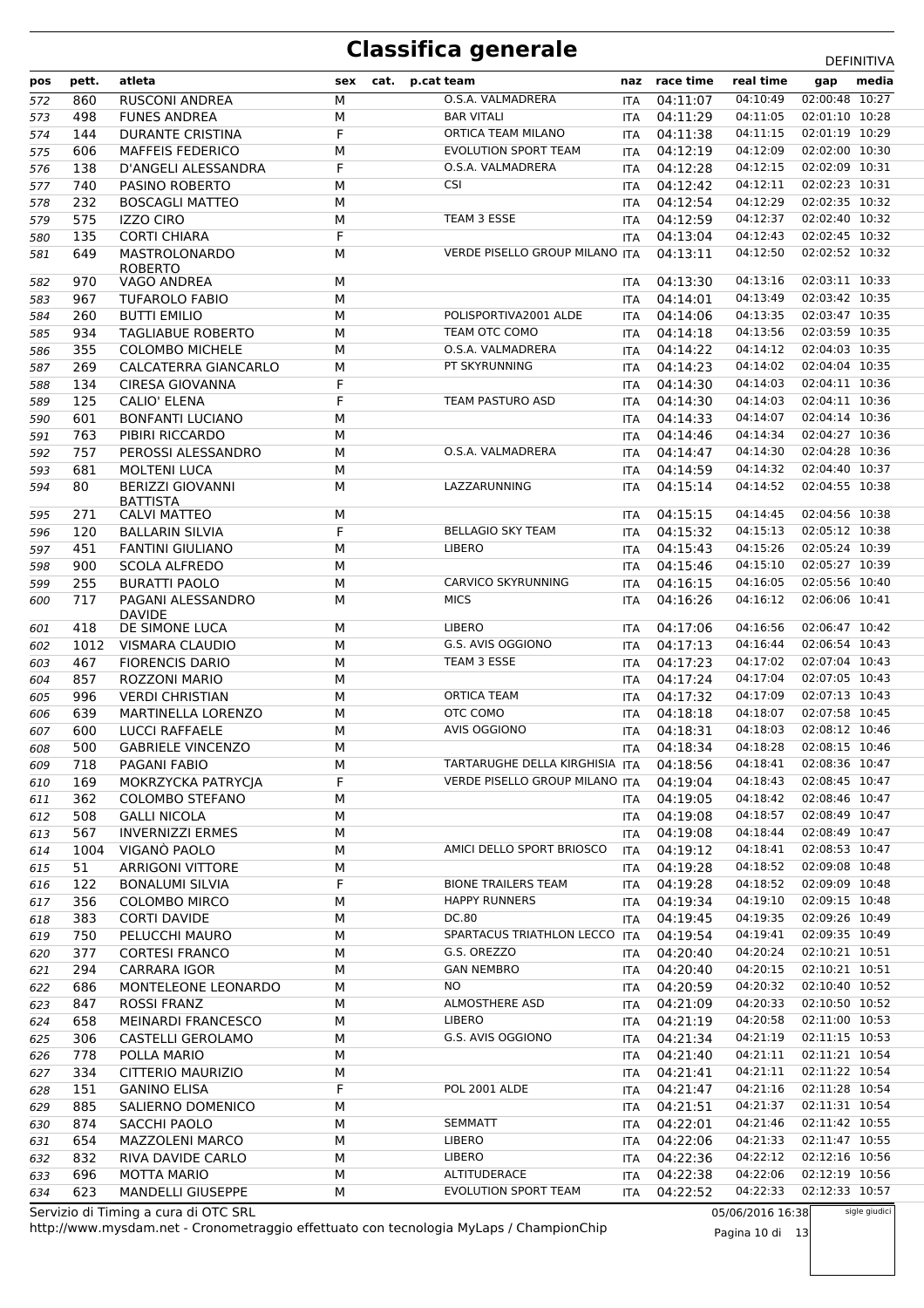| pos | pett. | atleta                                  | sex | cat. | p.cat team                            | naz        | race time    | real time        | gap            | media         |
|-----|-------|-----------------------------------------|-----|------|---------------------------------------|------------|--------------|------------------|----------------|---------------|
| 635 | 593   | <b>LOCCI MAURIZIO</b>                   | M   |      |                                       | <b>ITA</b> | 04:22:54     | 04:22:41         | 02:12:35 10:57 |               |
| 636 | 396   | <b>CREDARO PIETRO</b>                   | M   |      |                                       | <b>ITA</b> | 04:23:00     | 04:22:41         | 02:12:41 10:57 |               |
| 637 | 662   | <b>MELES MATTEO</b>                     | M   |      |                                       | ITA        | 04:23:01     | 04:22:44         | 02:12:42 10:57 |               |
| 638 | 727   | PANZERI GIORGIO                         | М   |      |                                       | ITA        | 04:23:02     | 04:22:36         | 02:12:43 10:57 |               |
| 639 | 677   | <b>MILANI MARCO</b>                     | M   |      |                                       | <b>ITA</b> | 04:23:02     | 04:22:36         | 02:12:43 10:57 |               |
| 640 | 496   | <b>FUMAGALLI ROBERTO</b>                | M   |      |                                       | ITA        | 04:23:02     | 04:22:36         | 02:12:43 10:57 |               |
| 641 | 769   | PIOLTELLI ROBERTO                       | М   |      | <b>GRUPPO PODISTICO</b>               | ITA        | 04:23:16     | 04:23:01         | 02:12:57 10:58 |               |
| 642 | 171   | PAGANI MONICA                           | F   |      | VALETUDO SKYRUNNING                   | <b>ITA</b> | 04:23:57     | 04:23:31         | 02:13:37 10:59 |               |
| 643 | 27    | <b>AGOSTONI STEFANO</b>                 | M   |      | <b>OSA VALMADRERA</b>                 | ITA        | 04:24:08     | 04:23:40         | 02:13:49 11:00 |               |
| 644 | 672   | <b>MESINOVIC HARIS</b>                  | М   |      |                                       | ITA        | 04:24:17     | 04:24:04         | 02:13:58 11:00 |               |
| 645 | 348   | <b>COLOMBO DANIELE</b>                  | M   |      | <b>LIBERO</b>                         | <b>ITA</b> | 04:24:32     | 04:24:26         | 02:14:13 11:01 |               |
| 646 | 528   | <b>GHEZA COSTANTE</b><br><b>ROBERTO</b> | M   |      | G.S. AVIS DI OGGIONO                  | ITA        | 04:24:38     | 04:24:13         | 02:14:19 11:01 |               |
| 647 | 854   | ROTTINO ROBERTO                         | М   |      | <b>LIBERO</b>                         | ITA        | 04:24:52     | 04:24:37         | 02:14:33 11:02 |               |
| 648 | 439   | DOTTI FILIPPO CARLO<br><b>FRANCESCO</b> | М   |      |                                       | ITA        | 04:25:17     | 04:24:50         | 02:14:58 11:03 |               |
| 649 | 666   | <b>MEOLI ALESSIO</b>                    | М   |      |                                       | <b>ITA</b> | 04:26:26     | 04:26:05         | 02:16:07 11:06 |               |
| 650 | 599   | LUCCHINI RICCARDO                       | М   |      | <b>GRUPPO AMATORIALE - UNIONE ITA</b> |            | 04:26:26     | 04:26:05         | 02:16:07 11:06 |               |
| 651 | 737   | PARETI ALBERTO                          | M   |      |                                       | <b>ITA</b> | 04:26:26     | 04:26:04         | 02:16:07 11:06 |               |
| 652 | 358   | <b>COLOMBO PAOLO</b>                    | М   |      |                                       | ITA        | 04:26:29     | 04:26:03         | 02:16:10 11:06 |               |
| 653 | 901   | <b>SCOLA EDOARDO</b>                    | M   |      |                                       | <b>ITA</b> | 04:26:30     | 04:26:07         | 02:16:11 11:06 |               |
| 654 | 878   | <b>SALA MARCO</b>                       | M   |      |                                       | ITA        | 04:26:30     | 04:26:08         | 02:16:11 11:06 |               |
| 655 | 1036  | <b>FUMAGALLI OSVALDO</b>                | М   |      |                                       | ITA        | 04:26:37     | 04:26:07         | 02:16:17 11:06 |               |
| 656 | 653   | <b>MAZZOLENI GIORGIO</b>                | M   |      |                                       | ITA        | 04:26:45     | 04:26:09         | 02:16:25 11:06 |               |
| 657 | 165   | <b>MARCON SILVIA</b>                    | F   |      |                                       | ITA        | 04:26:49     | 04:26:24         | 02:16:30 11:07 |               |
| 658 | 140   | DE SANTIS GIUSEPPINA                    | F   |      | A.S.D. TARTARUGHE DELLA               | ITA        | 04:26:50     | 04:26:36         | 02:16:31 11:07 |               |
| 659 | 432   | DI TRIA VITO                            | М   |      | A.S.D. TARTARUGHE DELLA               | <b>ITA</b> | 04:26:50     | 04:26:37         | 02:16:31 11:07 |               |
| 660 | 776   | PLATI ADRIANO                           | M   |      | <b>LIBERO</b>                         | ITA        | 04:26:57     | 04:26:35         | 02:16:38 11:07 |               |
| 661 | 812   | RAVASI ABBONDIO                         | М   |      | <b>SEV VALMADRERA</b>                 | <b>ITA</b> | 04:27:14     | 04:26:48         | 02:16:55 11:08 |               |
| 662 | 253   | <b>BUCCIOLINI DAVIDE</b>                | M   |      | TEAM OTC COMO                         | <b>ITA</b> | 04:27:28     | 04:27:16         | 02:17:09 11:08 |               |
| 663 | 664   | MELLERA FABRIZIO                        | M   |      | O.S.A. VALMADRERA                     | ITA        | 04:28:03     | 04:27:51         | 02:17:44 11:10 |               |
| 664 | 535   | <b>GIANOLA DIONIGI</b>                  | М   |      | A.S.P. PREMANA                        | ITA        | 04:28:05     | 04:27:42         | 02:17:45 11:10 |               |
| 665 | 1011  | VIOLA ALESSANDRO                        | M   |      | <b>ATHLON RUNNERS</b>                 | <b>ITA</b> | 04:28:07     | 04:27:57         | 02:17:47 11:10 |               |
| 666 | 952   | <b>TENTORI FEDERICO</b>                 | M   |      |                                       | ITA        | 04:28:07     | 04:27:57         | 02:17:48 11:10 |               |
| 667 | 312   | <b>CASU FERNANDO</b>                    | М   |      | <b>ATHLON RUNNERS</b>                 | ITA        | 04:28:07     | 04:27:56         | 02:17:48 11:10 |               |
| 668 | 311   | CASTELNUOVO RICCARDO                    | M   |      | <b>LIBERO</b>                         | <b>ITA</b> | 04:28:21     | 04:27:49         | 02:18:02 11:10 |               |
| 669 | 979   | VALSECCHI LUCA RAMON                    | M   |      |                                       | ITA        | 04:28:21     | 04:27:49         | 02:18:02 11:10 |               |
| 670 | 139   | <b>DAVID CLARISSA</b>                   | F   |      |                                       | ITA        | 04:28:24     | 04:28:02         | 02:18:05 11:10 |               |
| 671 | 281   | <b>CAPPELLER ANGELO</b>                 | M   |      | AMICI DELLO SPORT BRIOSCO             | <b>ITA</b> | 04:28:24     | 04:27:54         | 02:18:05 11:10 |               |
| 672 | 398   | CRIMELLA LUCA                           | M   |      |                                       | <b>ITA</b> | 04:28:43     | 04:28:25         | 02:18:24 11:11 |               |
| 673 | 720   | PAINDELLI LUIGI                         | М   |      | MARATHON CLUB ALTA QUOTA ITA          |            | 04:28:50     | 04:28:21         | 02:18:31 11:12 |               |
| 674 | 1010  | <b>VILLA STEFANO</b>                    | M   |      | OSA VALMADRERA                        | ITA.       | 04:28:50     | 04:28:36         | 02:18:31 11:12 |               |
| 675 | 164   | <b>MANZONI RAFFAELLA</b>                | F   |      |                                       | ITA.       | 04:28:53     | 04:28:42         | 02:18:34 11:12 |               |
| 676 | 983   | <b>VALSECCHI PATRIZIO</b>               | М   |      | O.S.A. VALMADRERA                     |            | ITA 04:29:07 | 04:28:36         | 02:18:48 11:12 |               |
| 677 | 988   | VASSENA ANDREA                          | М   |      | GDM                                   | ITA        | 04:29:39     | 04:29:05         | 02:19:20 11:14 |               |
| 678 | 701   | <b>NAVA FRANCESCO</b>                   | М   |      | <b>LIBERO</b>                         | ITA        | 04:29:45     | 04:29:35         | 02:19:26 11:14 |               |
| 679 | 152   | <b>GHISLANZONI MARIA</b>                | F   |      | FREE RUNNERS LECCO                    | ITA        | 04:29:45     | 04:29:26         | 02:19:26 11:14 |               |
| 680 | 905   | <b>CRISTINA</b><br>SEGLIANI ANDREA      | М   |      |                                       | ITA        | 04:29:52     | 04:29:23         | 02:19:33 11:14 |               |
|     |       |                                         |     |      | POL. PAGNONA                          |            | 04:30:12     | 04:30:08         | 02:19:52 11:15 |               |
| 681 | 724   | PANZERI DIEGO                           | М   |      |                                       | ITA        |              | 04:29:49         | 02:19:54 11:15 |               |
| 682 | 682   | MOLTENI OSCAR<br><b>BERETTA PAOLO</b>   | М   |      | <b>LIBERO</b>                         | ITA.       | 04:30:14     | 04:30:12         | 02:20:20 11:16 |               |
| 683 | 79    |                                         | М   |      |                                       | ITA        | 04:30:39     | 04:30:26         | 02:20:37 11:17 |               |
| 684 | 529   | <b>GHIANI ALESSIO</b>                   | М   |      | <b>GP LATIGRE</b>                     | ITA        | 04:30:56     |                  | 02:20:39 11:17 |               |
| 685 | 923   | SPINONI PIERANGELO                      | М   |      |                                       | ITA        | 04:30:58     | 04:30:32         |                |               |
| 686 | 191   | SGARBI ANNA                             | F   |      | <b>ORTICA TEAM</b>                    | ITA        | 04:31:19     | 04:30:54         | 02:21:00 11:18 |               |
| 687 | 97    | <b>BIANCHI FLAVIO</b>                   | М   |      | ORTICA TEAM                           | ITA        | 04:31:19     | 04:30:54         | 02:21:00 11:18 |               |
| 688 | 302   | CASTAGNA FIORANGELO                     | М   |      |                                       | ITA.       | 04:31:30     | 04:31:00         | 02:21:11 11:18 |               |
| 689 | 896   | <b>SCANDOLA ORESTE</b>                  | М   |      |                                       | ITA        | 04:32:00     | 04:31:27         | 02:21:41 11:19 |               |
| 690 | 940   | <b>TAROCCO GIORGIO</b>                  | М   |      |                                       |            | ITA 04:32:08 | 04:31:34         | 02:21:48 11:20 |               |
| 691 | 426   | DELMIGLIO ALESSANDRO                    | М   |      |                                       | ITA        | 04:32:51     | 04:32:36         | 02:22:32 11:22 |               |
| 692 | 343   | COLNAGO ANGELO                          | М   |      |                                       | ITA        | 04:32:52     | 04:32:40         | 02:22:33 11:22 |               |
| 693 | 64    | <b>BARONE GIANCARLO</b>                 | М   |      |                                       | ITA        | 04:33:08     | 04:32:35         | 02:22:49 11:22 |               |
| 694 | 231   | <b>BORSANI MASSIMO</b>                  | М   |      |                                       | ITA.       | 04:33:25     | 04:32:56         | 02:23:06 11:23 |               |
| 695 | 162   | <b>MAITAN LAURA</b>                     | F   |      |                                       | ITA.       | 04:34:23     | 04:33:59         | 02:24:04 11:25 |               |
| 696 | 546   | <b>GIUDICI PAOLO</b>                    | М   |      |                                       | ITA        | 04:34:40     | 04:34:19         | 02:24:21 11:26 |               |
| 697 | 893   | <b>SCAIOLI ALBERTO</b>                  | м   |      |                                       | ITA        | 04:34:54     | 04:34:21         | 02:24:35 11:27 |               |
|     |       | Servizio di Timing a cura di OTC SRL    |     |      |                                       |            |              | 05/06/2016 16:38 |                | sigle giudici |

http://www.mysdam.net - Cronometraggio effettuato con tecnologia MyLaps / ChampionChip Servizio di Timing a cura di OTC SRL

05/06/2016 16:38 Pagina 11 di 13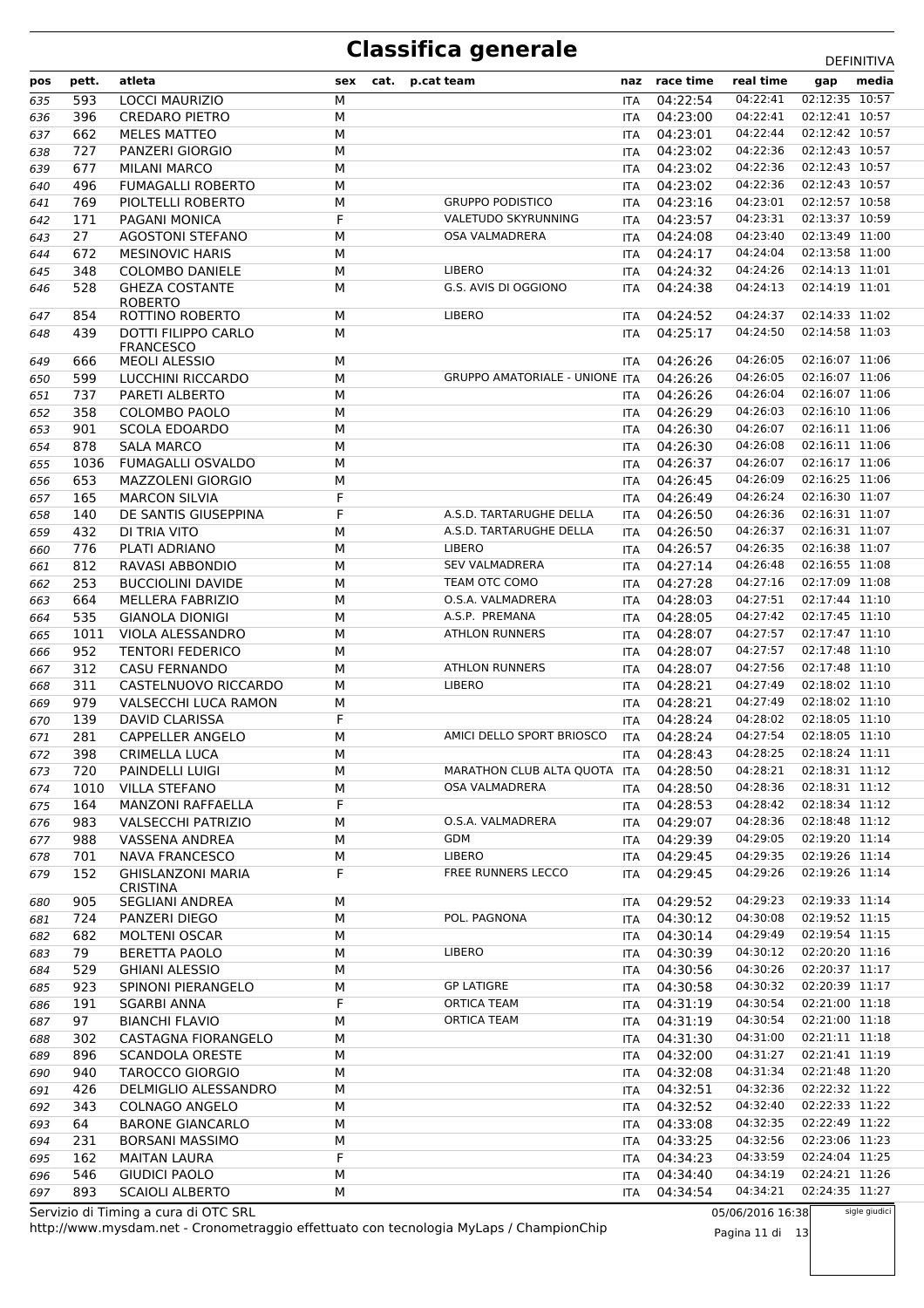| pos        | pett.      | atleta                                        | sex    | cat. | p.cat team                  | naz                      | race time            | real time            | gap                              | media |
|------------|------------|-----------------------------------------------|--------|------|-----------------------------|--------------------------|----------------------|----------------------|----------------------------------|-------|
| 698        | 477        | <b>FORESTI RENATO</b>                         | М      |      | U.S. LA SPORTIVA            | <b>ITA</b>               | 04:34:57             | 04:34:23             | 02:24:38 11:27                   |       |
| 699        | 188        | ROTTA CINZIA                                  | F      |      |                             | <b>ITA</b>               | 04:35:32             | 04:35:23             | 02:25:13 11:28                   |       |
| 700        | 49         | <b>ARRIGONI ROBERTO</b>                       | M      |      |                             | <b>ITA</b>               | 04:35:41             | 04:35:30             | 02:25:22 11:29                   |       |
| 701        | 379        | <b>CORTI ALESSIO</b>                          | M      |      |                             | <b>ITA</b>               | 04:35:42             | 04:35:08             | 02:25:23 11:29                   |       |
| 702        | 980        | <b>VALSECCHI MARCO</b>                        | М      |      | <b>AMATORI LECCO</b>        | ITA                      | 04:35:54             | 04:35:29             | 02:25:35 11:29                   |       |
| 703        | 384        | <b>CORTI FABIO</b>                            | M      |      | G.S.AVIS OGGIONO            | <b>ITA</b>               | 04:35:56             | 04:35:30             | 02:25:37 11:29                   |       |
| 704        | 447        | <b>FALBO MARIO</b>                            | М      |      |                             | <b>ITA</b>               | 04:36:09             | 04:35:45             | 02:25:50 11:30                   |       |
| 705        | 889        | SANGIORGIO MARCO                              | М      |      | <b>LIBERO</b>               | ITA                      | 04:36:13             | 04:35:48             | 02:25:53 11:30                   |       |
| 706        | 444        | <b>ENEA SPILIMBERGO</b>                       | M      |      |                             | ITA                      | 04:36:28             | 04:35:55             | 02:26:09 11:31                   |       |
|            |            | GIANLUIGI                                     |        |      | <b>EVOLUTION SPORT TEAM</b> |                          |                      | 04:36:41             | 02:26:54 11:33                   |       |
| 707        | 695<br>238 | <b>MORO FRANCESCO</b><br><b>BOULET FRANCK</b> | M<br>M |      |                             | <b>ITA</b><br><b>ITA</b> | 04:37:13<br>04:37:37 | 04:37:07             | 02:27:18 11:34                   |       |
| 708<br>709 | 768        | PINESCHI ANDREA                               | М      |      | <b>RUNCARD</b>              | ITA                      | 04:37:37             | 04:37:09             | 02:27:18 11:34                   |       |
| 710        | 385        | <b>CORTI FRANCANTONIO</b>                     | M      |      | <b>AMATORI LECCO</b>        | <b>ITA</b>               | 04:37:57             | 04:37:24             | 02:27:38 11:34                   |       |
| 711        | 66         | <b>BARUFFALDI DAVIDE</b>                      | М      |      |                             | <b>ITA</b>               | 04:38:29             | 04:37:59             | 02:28:10 11:36                   |       |
| 712        | 150        | <b>GALPERTI DINA</b>                          | F      |      | <b>LIBERO</b>               | ITA                      | 04:38:37             | 04:38:14             | 02:28:18 11:36                   |       |
| 713        | 390        | <b>CORTI MASSIMO</b>                          | M      |      | OSA VALMADRERA              | ITA                      | 04:38:38             | 04:38:14             | 02:28:19 11:36                   |       |
| 714        | 124        | <b>BOSI STEFANIA</b>                          | F      |      | TEAM MUD E SNOW ASD         | <b>ITA</b>               | 04:39:18             | 04:38:50             | 02:28:59 11:38                   |       |
| 715        | 368        | <b>CONTI STEFANO</b>                          | M      |      |                             | <b>ITA</b>               | 04:40:17             | 04:39:54             | 02:29:58 11:40                   |       |
| 716        | 197        | <b>VALTORTA ELISA</b>                         | F      |      | G.S. AVIS OGGIONO           | <b>ITA</b>               | 04:41:31             | 04:41:03             | 02:31:12 11:43                   |       |
| 717        | 986        | <b>VALTORTA VALENTINO</b>                     | М      |      | G.S. AVIS OGGIONO           | ITA                      | 04:41:32             | 04:41:03             | 02:31:12 11:43                   |       |
| 718        | 590        | LEONARDI LORENZO                              | M      |      | <b>GAMBER DE CUNCURESS</b>  | <b>ITA</b>               | 04:42:54             | 04:42:38             | 02:32:35 11:47                   |       |
| 719        | 394        | CORUBOLO CLAUDIO                              | М      |      | $^{\prime\prime}$           | ITA                      | 04:43:43             | 04:43:27             | 02:33:24 11:49                   |       |
| 720        | 431        | DI GENOVA LINO                                | М      |      | <b>EVOLUTION SPORT TEAM</b> | <b>ITA</b>               | 04:43:47             | 04:43:14             | 02:33:27 11:49                   |       |
| 721        | 932        | <b>TAGLIABUE ERMAN</b>                        | М      |      | <b>LIBERO</b>               | ITA                      | 04:43:51             | 04:43:31             | 02:33:32 11:49                   |       |
| 722        | 632        | <b>MARCHETTI WALTER</b>                       | M      |      |                             | <b>ITA</b>               | 04:43:52             | 04:43:33             | 02:33:33 11:49                   |       |
| 723        | 345        | <b>COLOMBO ALBERTO</b>                        | М      |      | <b>LIBERO</b>               | <b>ITA</b>               | 04:44:02             | 04:43:44             | 02:33:42 11:50                   |       |
| 724        | 787        | PORFIDO ILARIO                                | M      |      |                             | ITA                      | 04:44:34             | 04:44:05             | 02:34:15 11:51                   |       |
| 725        | 957        | TOCCHETTI FERDINANDO                          | M      |      | <b>GDM</b>                  | ITA                      | 04:44:51             | 04:44:17             | 02:34:32 11:52                   |       |
| 726        | 121        | <b>BONACINA FEDERICA</b>                      | F      |      |                             | <b>ITA</b>               | 04:45:14             | 04:44:43             | 02:34:55 11:53                   |       |
| 727        | 971        | <b>VALENTI GIULIANO</b>                       | M      |      |                             | <b>ITA</b>               | 04:46:24             | 04:45:57             | 02:36:05 11:55                   |       |
| 728        | 883        | <b>SALA STEFANO</b>                           | M      |      | <b>INSUBRIA SKY TEAM</b>    | <b>ITA</b>               | 04:46:32             | 04:46:23             | 02:36:13 11:56                   |       |
| 729        | 462        | <b>FIGINI CLAUDIO</b>                         | M      |      | <b>AMATORI LECCO</b>        | ITA                      | 04:46:35             | 04:46:27             | 02:36:16 11:56                   |       |
| 730        | 173        | PEDROLI INGRID                                | F      |      |                             | <b>ITA</b>               | 04:47:46             | 04:47:35             | 02:37:27 11:59                   |       |
| 731        | 114        | ALBERTI MARIA SERENA                          | F      |      |                             | ITA                      | 04:48:21             | 04:47:56             | 02:38:02 12:00                   |       |
| 732        | 807        | <b>RASCA ENRICO</b>                           | M      |      |                             | <b>ITA</b>               | 04:48:21             | 04:47:57             | 02:38:02 12:00                   |       |
| 733        | 136        | <b>CORTI SILVIA LUISA</b>                     | F      |      | <b>GS AVIS OGGIONO</b>      | ITA                      | 04:48:24             | 04:47:57             | 02:38:05 12:00                   |       |
| 734        | 276        | <b>CANELLA RENATO</b>                         | M      |      |                             | KAZ                      | 04:49:30             | 04:49:28             | 02:39:11 12:03                   |       |
| 735        | 389        | <b>CORTI LUCA</b>                             | M      |      |                             | <b>ITA</b>               | 04:49:53             | 04:49:43             | 02:39:34 12:04                   |       |
| 736        | 526        | <b>GEROSA RENATO</b>                          | М      |      | GS AVIS OGGIONO             | ITA                      | 04:50:26             | 04:49:55             | 02:40:07 12:06                   |       |
| 737        | 172        | PANZERI CHIARA                                | F      |      |                             | <b>ITA</b>               | 04:51:30             | 04:50:58             | 02:41:11 12:08                   |       |
| 738        | 206        | <b>BIFFI LUIGI</b>                            | M      |      | <b>RUNCARD</b>              | ITA                      | 04:51:33             | 04:51:02             | 02:41:14 12:08                   |       |
| 739        | 571        | <b>INVERNIZZI PIETRO</b>                      | M      |      | GP GAZZADA SCHIANNO         | ITA                      | 04:53:22             | 04:52:54             | 02:43:03 12:13                   |       |
| 740        | 762        | PIAZZA ALBERTO                                | M      |      |                             | ITA                      | 04:54:28             | 04:54:05             | 02:44:08 12:16                   |       |
| 741        | 926        | SPREAFICO PAOLO                               | M      |      | <b>SEC</b>                  | ITA                      | 04:56:24             | 04:56:06<br>04:56:58 | 02:46:05 12:21<br>02:47:12 12:23 |       |
| 742        | 223        | <b>BONANOMI STEFANO</b>                       | М      |      |                             | ITA.                     | 04:57:31             | 04:57:13             | 02:47:21 12:24                   |       |
| 743        | 328        | <b>CESANA FRANCESCO</b>                       | М<br>F |      | <b>ATHLON RUNNERS</b>       | ITA                      | 04:57:40             | 04:57:50             | 02:47:41 12:24                   |       |
| 744        | 182<br>267 | RAVAZZANI CRISTINA<br>CAGLIO RAFFAELE         | М      |      | <b>RUNCARD</b>              | ITA<br>ITA               | 04:58:00<br>05:00:30 | 05:00:02             | 02:50:10 12:31                   |       |
| 745<br>746 | 621        | <b>MANCO PAOLO</b>                            | M      |      |                             | ITA                      | 05:00:30             | 05:00:01             | 02:50:11 12:31                   |       |
| 747        | 797        | PRIVITERA ANDREA                              | М      |      | ASD TEAM PASTURO -          | ITA                      | 05:00:58             | 05:00:46             | 02:50:39 12:32                   |       |
| 748        | 863        | <b>RUSCONI FABIO</b>                          | М      |      | ATS BRIANZA                 | ITA                      | 05:00:59             | 05:00:25             | 02:50:40 12:32                   |       |
| 749        | 912        | SIMONTE SERGIO                                | M      |      | ARIES COMO ATHLETIC TEAM    | ITA                      | 05:01:53             | 05:01:35             | 02:51:34 12:34                   |       |
| 750        | 714        | <b>ORLANDI RENATO</b>                         | М      |      | APE                         | ITA                      | 05:02:59             | 05:02:24             | 02:52:40 12:37                   |       |
| 751        | 777        | POLETTI MASSIMO                               | М      |      |                             | ITA                      | 05:03:42             | 05:03:06             | 02:53:23 12:39                   |       |
| 752        | 127        | <b>CARIBONI EVA</b>                           | F      |      |                             | ITA                      | 05:03:49             | 05:03:13             | 02:53:30 12:39                   |       |
| 753        | 699        | NATTINO GIUSEPPE                              | M      |      | ATLETICA SEV VALMADRERA     | ITA                      | 05:05:07             | 05:04:43             | 02:54:48 12:42                   |       |
| 754        | 409        | D'ANGELI UMBERTO                              | М      |      | O.S.A. VALMADRERA           | ITA                      | 05:05:57             | 05:05:35             | 02:55:38 12:44                   |       |
| 755        | 704        | NEGRI ALESSANDRO                              | М      |      |                             | ITA                      | 05:06:00             | 05:05:24             | 02:55:41 12:44                   |       |
| 756        | 747        | PELLEGRINI FABIO                              | М      |      |                             | ITA                      | 05:06:05             | 05:05:42             | 02:55:46 12:45                   |       |
| 757        | 401        | <b>CRIPPA IVAN</b>                            | М      |      |                             | ITA                      | 05:06:10             | 05:05:47             | 02:55:51 12:45                   |       |
| 758        | 233        | <b>BOSISIO RICCARDO</b>                       | M      |      | LIBERO                      | ITA                      | 05:06:14             | 05:05:48             | 02:55:55 12:45                   |       |
| 759        | 731        | PANZERI MATTEO                                | М      |      | <b>LIBERO</b>               | ITA                      | 05:06:29             | 05:06:05             | 02:56:10 12:46                   |       |
| 760        | 788        | POZZI EZIO                                    | М      |      | PODISMO&CAZZEGGIO           | ITA                      | 05:06:34             | 05:06:17             | 02:56:15 12:46                   |       |
| 761        | 446        | FACCHINETTI DEMIS                             | М      |      |                             | ITA                      | 05:06:35             | 05:06:11             | 02:56:16 12:46                   |       |

http://www.mysdam.net - Cronometraggio effettuato con tecnologia MyLaps / ChampionChip Servizio di Timing a cura di OTC SRL

05/06/2016 16:38 Pagina 12 di 13